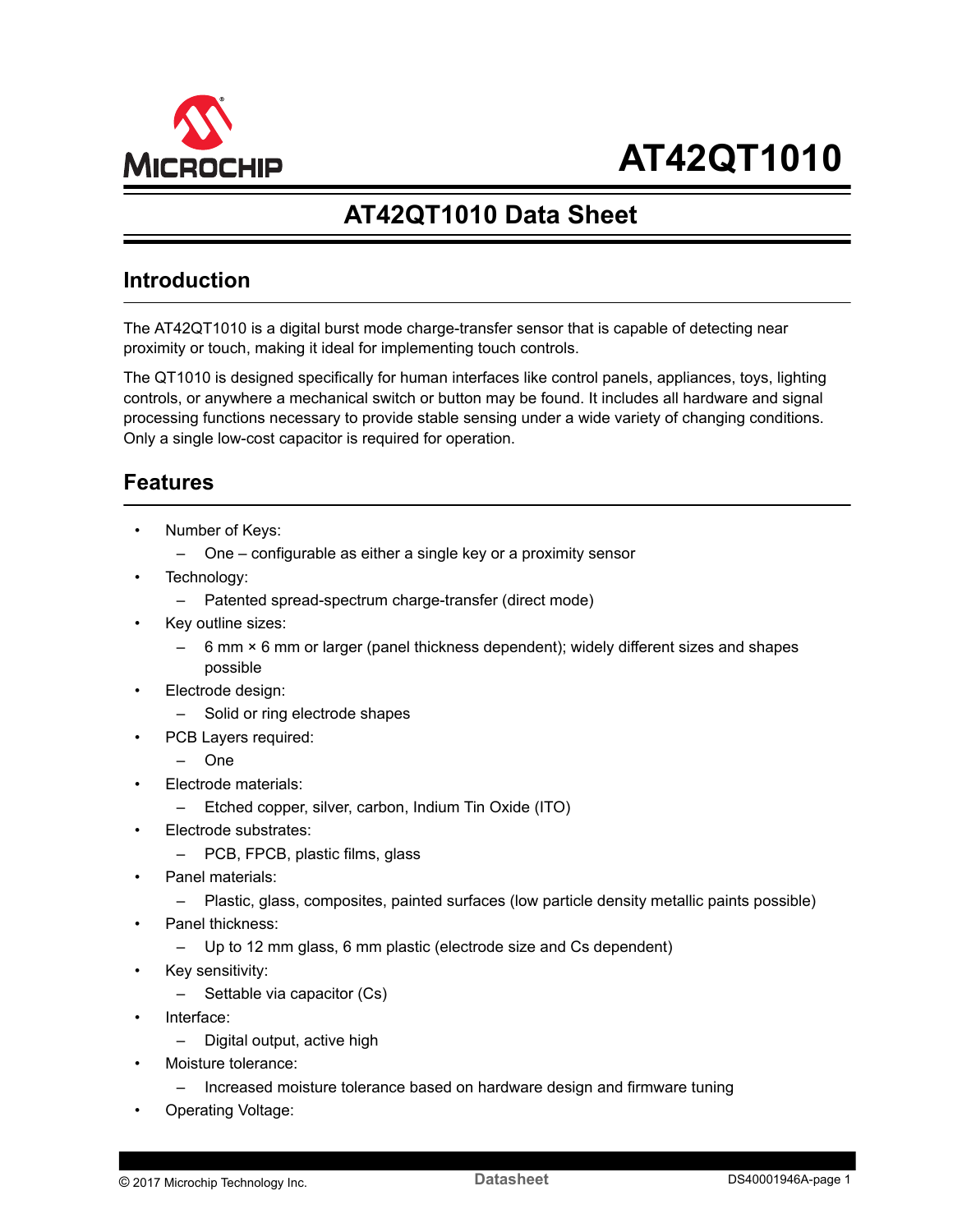- $-$  1.8 V 5.5 V; 17 µA at 1.8 V typical
- Package:
	- 6-pin SOT23-6 RoHS compliant
	- 8-pin UDFN/USON RoHS compliant
- Signal processing:
	- Self-calibration, auto drift compensation, noise filtering
- Applications:
	- Control panels, consumer appliances, proximity sensor applications, toys, lighting controls, mechanical switch or button,
- Patents:
	- QTouch<sup>®</sup> technology (patented charge-transfer method)
	- HeartBeat (monitors health of device)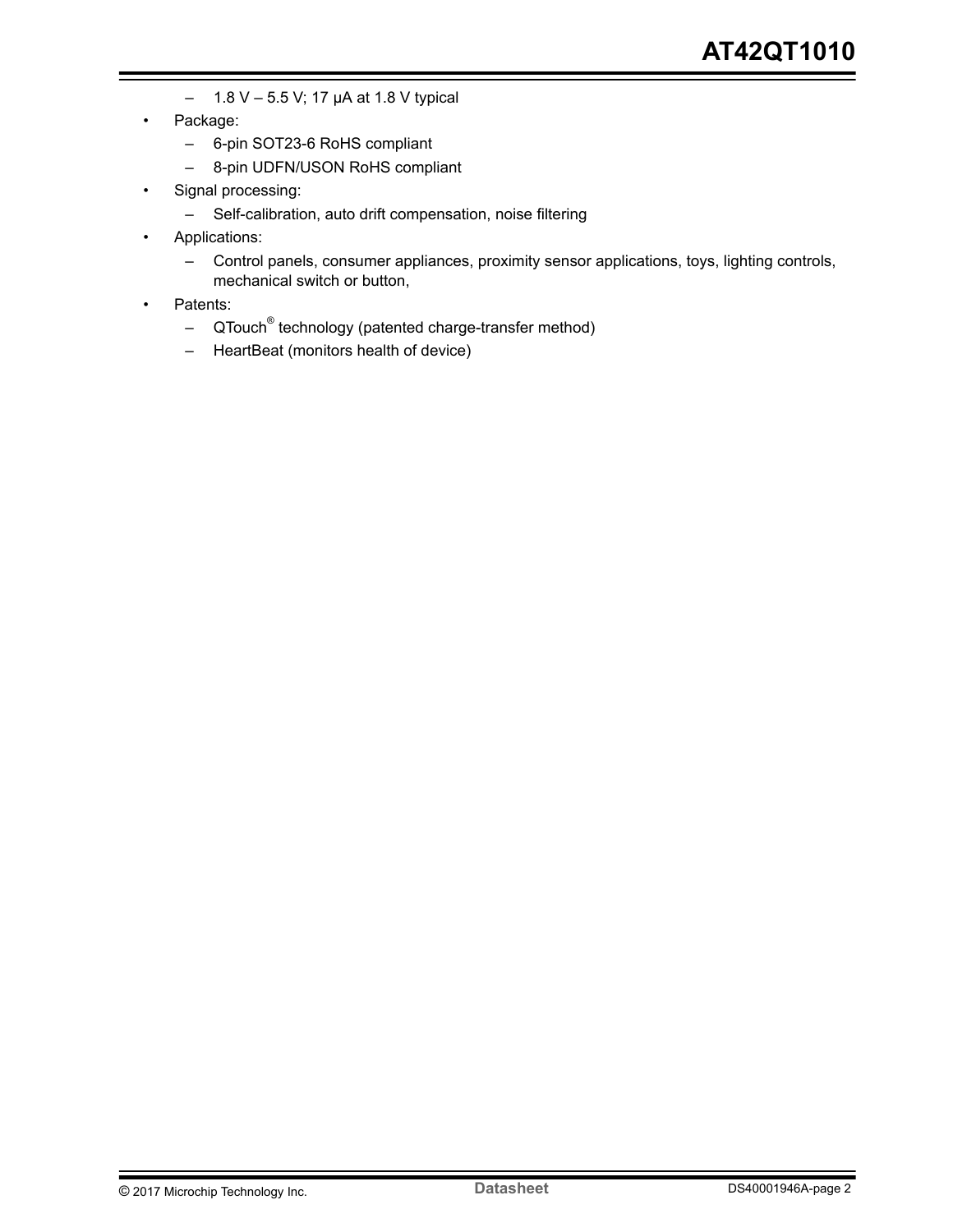## **Table of Contents**

|                | 1.1. |  |
|----------------|------|--|
|                | 1.2. |  |
|                | 1.3. |  |
| 2.             |      |  |
|                | 2.1. |  |
|                | 2.2. |  |
|                | 2.3. |  |
|                | 2.4. |  |
| 3.             |      |  |
|                | 3.1. |  |
|                | 3.2. |  |
|                | 3.3. |  |
|                | 3.4. |  |
|                | 3.5. |  |
|                | 3.6. |  |
|                | 3.7. |  |
|                | 3.8. |  |
|                | 3.9. |  |
| $\overline{4}$ |      |  |
|                | 4.1. |  |
|                | 4.2. |  |
|                | 4.3. |  |
|                | 4.4. |  |
|                | 4.5. |  |
|                |      |  |
|                | 5.1. |  |
|                | 5.2. |  |
|                | 5.3. |  |
|                | 5.4. |  |
|                | 5.5. |  |
|                | 5.6. |  |
|                | 5.7. |  |
|                | 5.8. |  |
|                | 5.9. |  |
|                |      |  |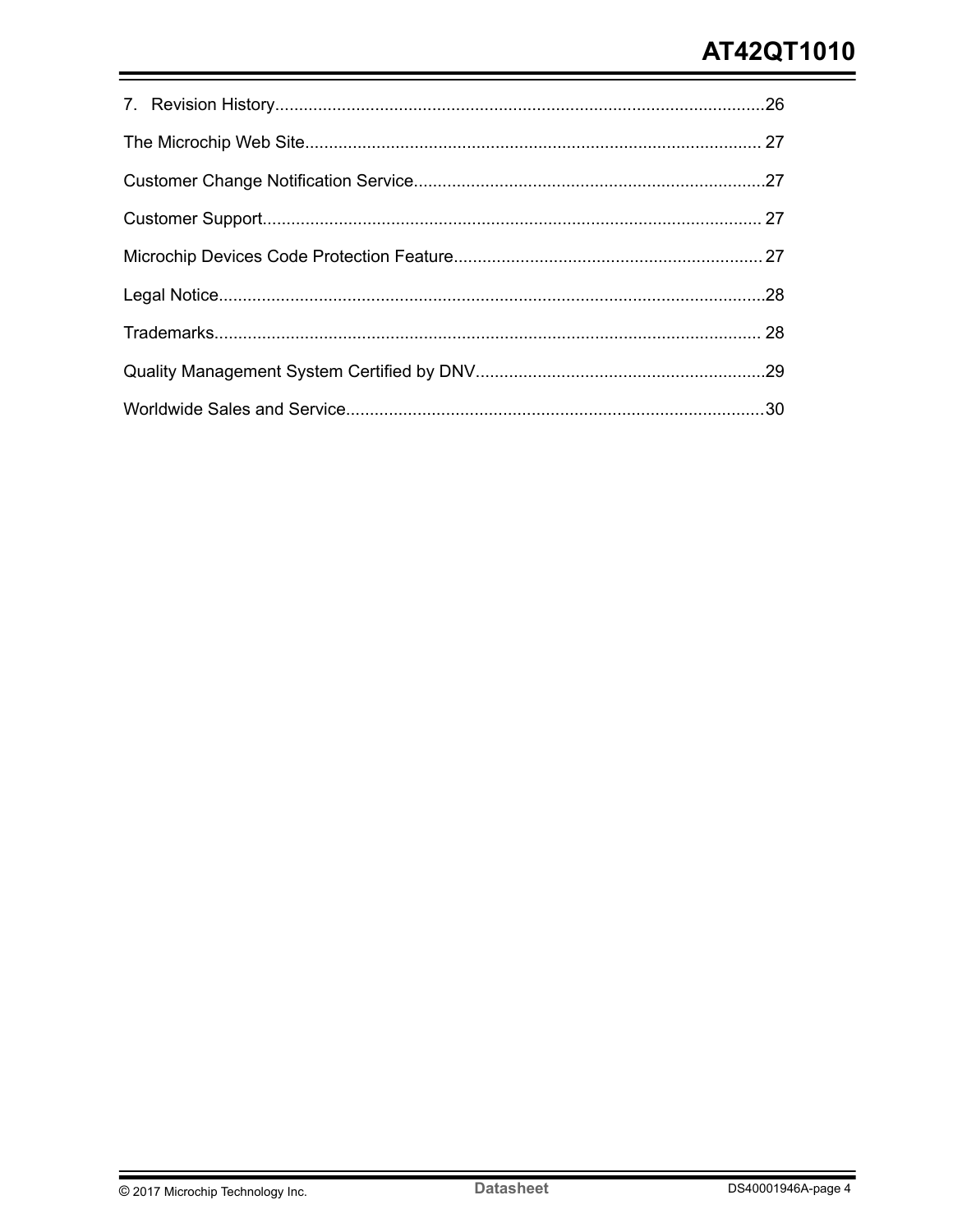## <span id="page-4-0"></span>**1. Pinout and Schematic**

## **1.1 Pinout Configurations**

**1.1.1 6-pin SOT23-6**







## **1.2 Pin Descriptions**

### **1.2.1 6-pin SOT23-6**

### **Table 1-1. Pin Listing**

|            |                |         | Name Pin Type Comments | If Unused, Connect To                                                                                        |
|------------|----------------|---------|------------------------|--------------------------------------------------------------------------------------------------------------|
| <b>OUT</b> | $\mathbf{1}$   | $\circ$ | Output state           |                                                                                                              |
| <b>VSS</b> | 2              | P       | Supply ground          |                                                                                                              |
| $SNSK$ 3   |                | $I/O$   | Sense pin              | $Cs + Key$                                                                                                   |
| <b>SNS</b> | $\overline{4}$ | $I/O$   | Sense pin              | Cs                                                                                                           |
| <b>VDD</b> | 5              | P       | Power                  |                                                                                                              |
| $SYNC$ 6   |                |         |                        | SYNC and Mode Input Pin is either SYNC/Slow/Fast Mode, depending on logic<br>level applied (see Section 3.1) |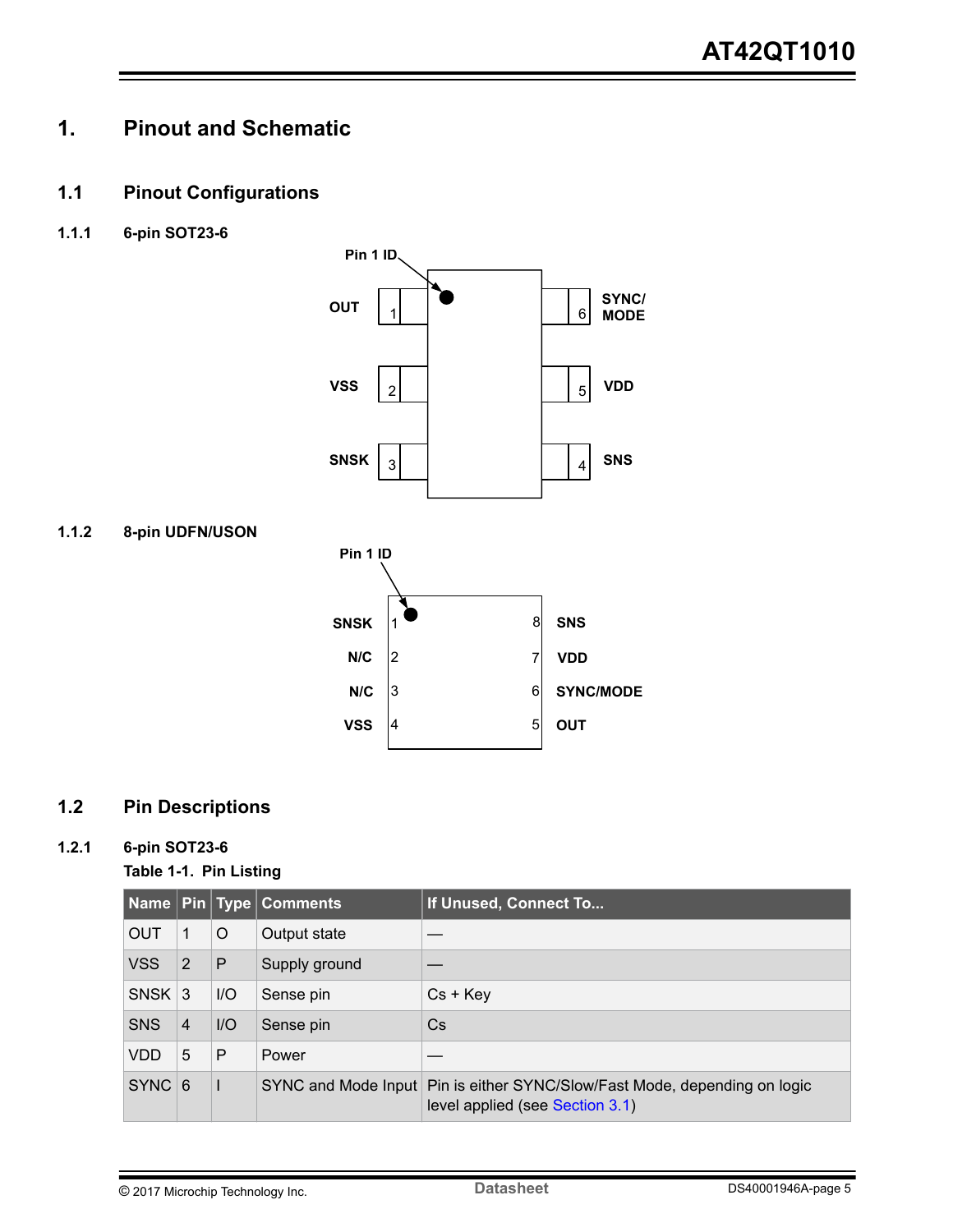<span id="page-5-0"></span>**Legend:** I = Input only, O = Output only, push-pull, I/O = Input/output,  $OD = Open$  drain output,  $P = Ground$  or power

#### **1.2.2 8-pin UDFN/USON**

### **Table 1-2. Pin Listing**

| Name                  |                |         | <b>Pin</b> Type Comments | If Unused, Connect To                                                                                        |
|-----------------------|----------------|---------|--------------------------|--------------------------------------------------------------------------------------------------------------|
| <b>SNSK</b>           | -1             | I/O     | Sense pin                | $Cs + Key$                                                                                                   |
| N/C                   | 2              |         | No connection            |                                                                                                              |
| N/C                   | 3              |         | No connection            |                                                                                                              |
| <b>VSS</b>            | $\overline{4}$ | P       | Supply ground            |                                                                                                              |
| <b>OUT</b>            | 5              | $\circ$ | Output state             |                                                                                                              |
| SYNC/6<br><b>MODE</b> |                |         |                          | SYNC and Mode Input Pin is either SYNC/Slow/Fast Mode, depending on logic<br>level applied (see Section 3.1) |
| <b>VDD</b>            | $\overline{7}$ | P       | Power                    |                                                                                                              |
| <b>SNS</b>            | 8              | I/O     | Sense pin                | Cs                                                                                                           |

**Legend:** I = Input only, O = Output only, push-pull, I/O = Input/output,  $OD = Open$  drain output,  $P = Ground$  or power

## **1.3 Schematics**

### **1.3.1 6-pin SOT23-6**

**Figure 1-1. Basic Circuit Configuration**



Note: A bypass capacitor should be tightly wired between Vdd and Vss and kept close to pin 5.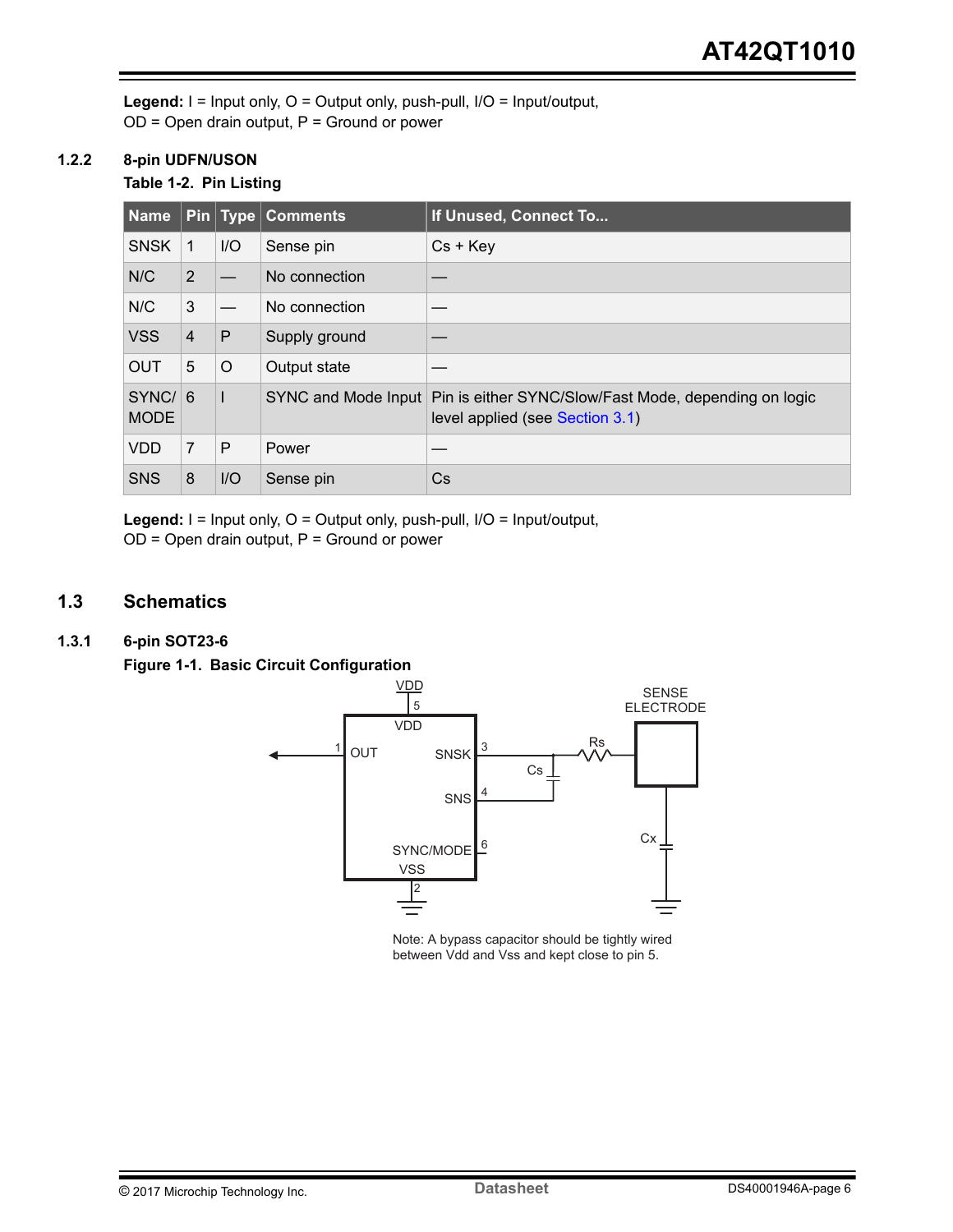### <span id="page-6-0"></span>**1.3.2 8-pin UDFN/USON**

**Figure 1-2. Basic Circuit Configuration**



Note: A bypass capacitor should be tightly wired between Vdd and Vss and kept close to pin 5.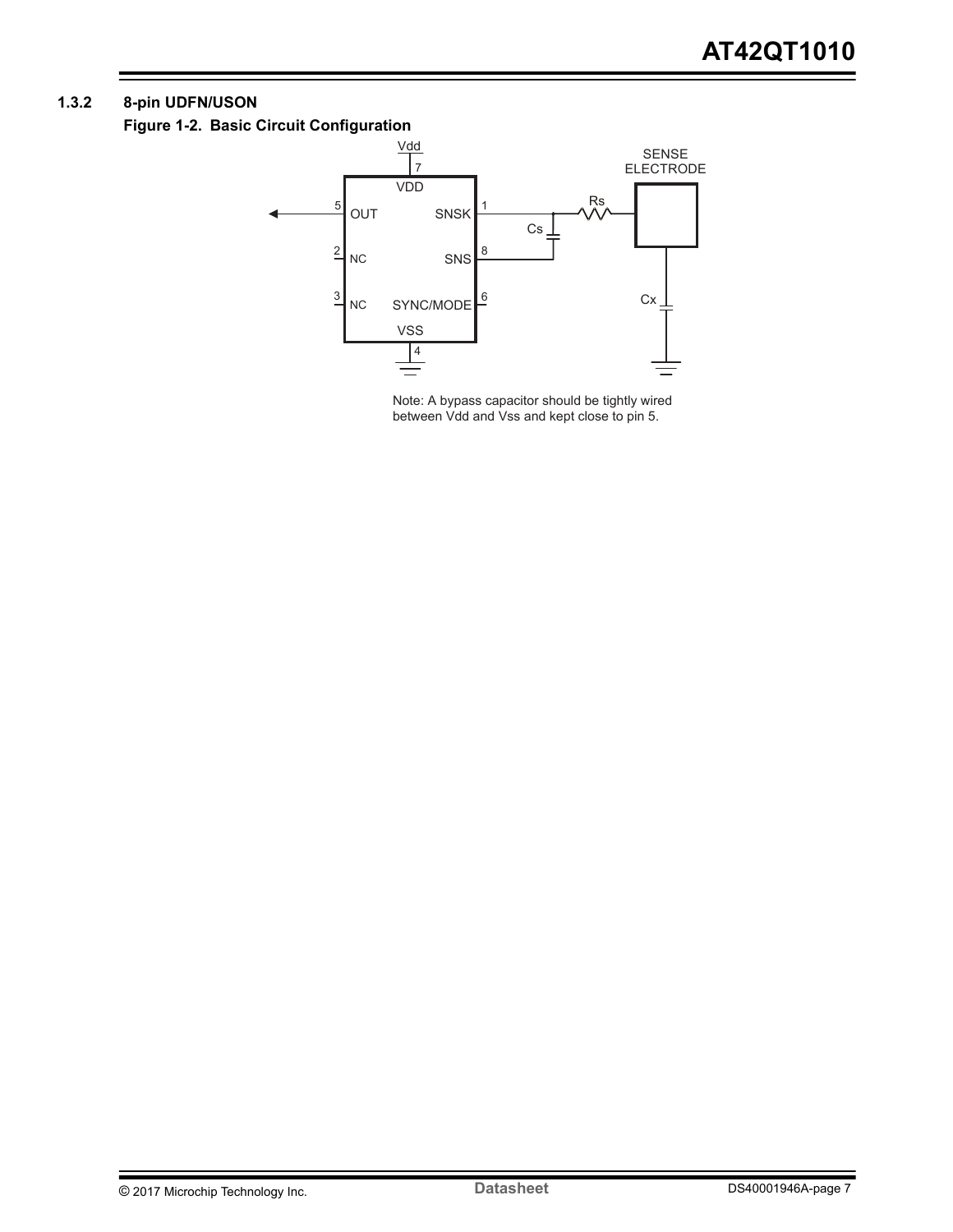## <span id="page-7-0"></span>**2. Overview of the AT42QT1010**

### **2.1 Introduction**

The AT42QT1010 is a digital burst mode charge-transfer sensor that is capable of detecting nearproximity or touch, making it ideal for implementing touch controls.

With the proper electrode and circuit design, the self-contained digital IC will project a touch or proximity field to several centimeters through any dielectric like glass, plastic, stone, ceramic, and even most kinds of wood. It can also turn small metal-bearing objects into intrinsic sensors, making them responsive to proximity or touch. This capability, coupled with its ability to self-calibrate, can lead to entirely new product concepts.

The QT1010 is designed specifically for human interfaces like control panels, appliances, toys, lighting controls, or anywhere a mechanical switch or button may be found. It includes all hardware and signal processing functions necessary to provide stable sensing under a wide variety of changing conditions. Only a single low-cost capacitor is required for operation.

## **2.2 Basic Operation**

[Figure 1-1](#page-5-0) and [Figure 1-2](#page-6-0) show basic circuits.

The QT1010 employs bursts of charge-transfer cycles to acquire its signal. Burst mode permits power consumption in the microamp range, dramatically reduces RF emissions, lowers susceptibility to EMI, and yet permits excellent response time. Internally the signals are digitally processed to reject impulse noise, using a "consensus" filter which requires four consecutive confirmations of a detection before the output is activated.

The QT switches and charge measurement hardware functions are all internal to the QT1010.

### **2.3 Electrode Drive**

For optimum noise immunity, the electrode should only be connected to SNSK.

In all cases, the rule  $Cs \gg Cx$  must be observed for proper operation; a typical load capacitance  $(Cx)$ ranges from 5–20 pF while Cs is usually about 2–50 nF.

Increasing amounts of Cx destroy gain; therefore, it is important to limit the amount of stray capacitance on both SNS terminals. This can be done, for example, by minimizing trace lengths and widths, and keeping these traces away from power or ground traces or copper pours.

The traces and any components associated with SNS and SNSK will become touch sensitive and should be treated with caution to limit the touch area to the desired location.

A series resistor, Rs, should be placed in line with SNSK to the electrode to suppress ESD and EMC effects.

### **2.4 Sensitivity**

### **2.4.1 Introduction**

The sensitivity on the QT1010 is a function of things like the value of Cs, electrode size and capacitance, electrode shape and orientation, the composition and aspect of the object to be sensed, the thickness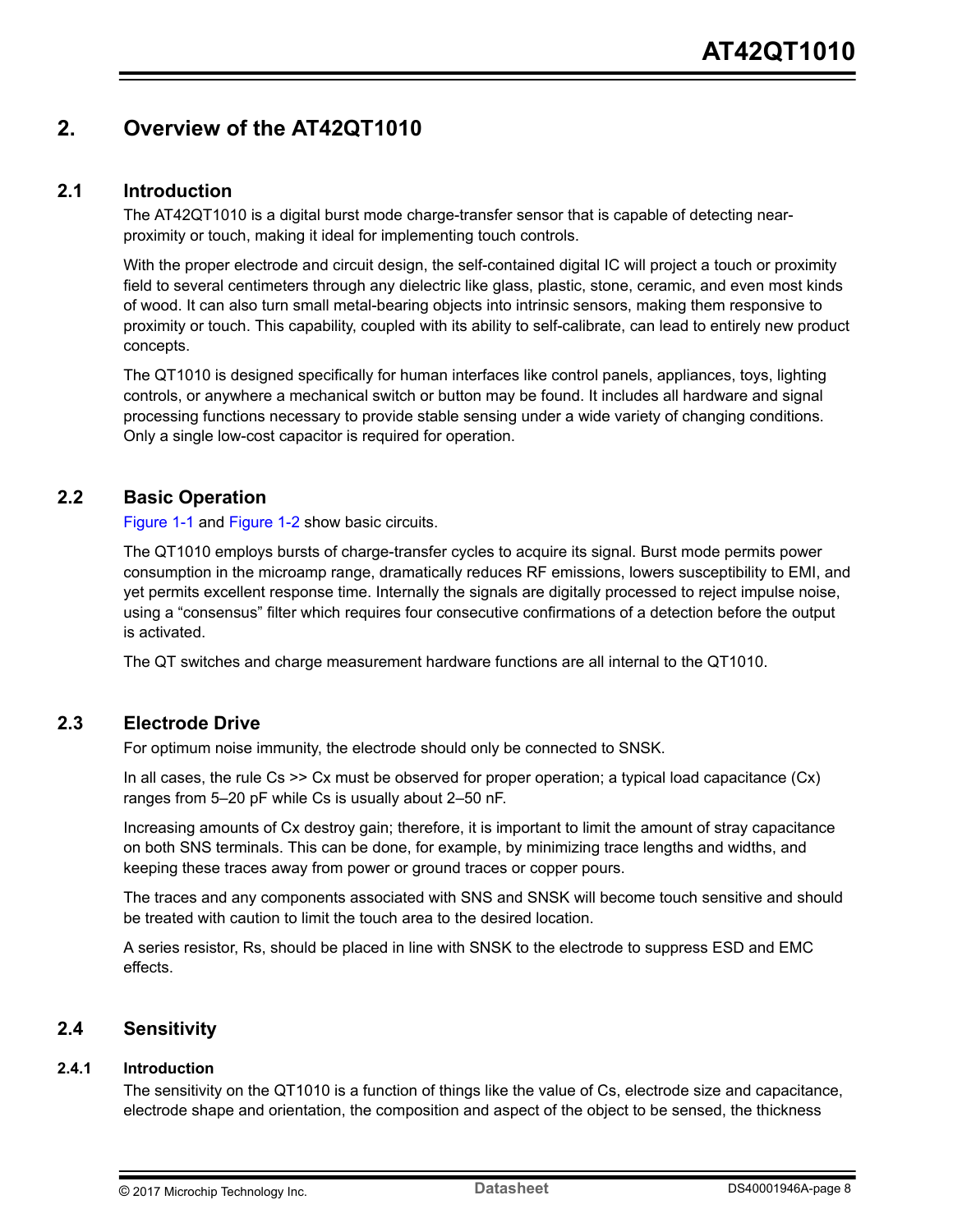and composition of any overlaying panel material, and the degree of ground coupling of both sensor and object.

#### **2.4.2 Increasing Sensitivity**

In some cases it may be desirable to increase sensitivity; for example, when using the sensor with very thick panels having a low dielectric constant, or when the device is used as a proximity sensor. Sensitivity can often be increased by using a larger electrode or reducing panel thickness. Increasing electrode size can have diminishing returns, since high values of Cx will reduce sensor gain.

The value of Cs also has a dramatic effect on sensitivity, and this can be increased in value with the trade-off of slower response time and more power. Increasing the electrode's surface area will not substantially increase touch sensitivity if its diameter is already much larger in surface area than the object being detected. Panel material can also be changed to one having a higher dielectric constant, which will better help to propagate the field.

In the case of proximity detection, usually the object being detected is on an approaching hand, so a larger surface area can be effective.

Ground planes around and under the electrode and its SNSK trace will cause high Cx loading and destroy gain. The possible signal-to-noise ratio benefits of ground area are more than negated by the decreased gain from the circuit so ground areas around electrodes are discouraged. Metal areas near the electrode will reduce the field strength and increase Cx loading and should be avoided, if possible. Keep ground away from the electrodes and traces.

#### **2.4.3 Decreasing Sensitivity**

In some cases the QT1010 may be too sensitive. In this case gain can be easily lowered further by decreasing Cs.

#### **2.4.4 Proximity Sensing**

By increasing the sensitivity, the QT1010 can be used as a very effective proximity sensor, allowing the presence of a nearby object (typically a hand) to be detected.

In this scenario, as the object being sensed is typically a hand, very large electrode sizes can be used, which is extremely effective in increasing the sensitivity of the detector. In this case, the value of Cs will also need to be increased to ensure improved sensitivity, as mentioned in Section 2.4.2. Note that, although this affects the responsiveness of the sensor, it is less of an issue in proximity sensing applications; in such applications it is necessary to detect simply the presence of a large object, rather than a small, precise touch.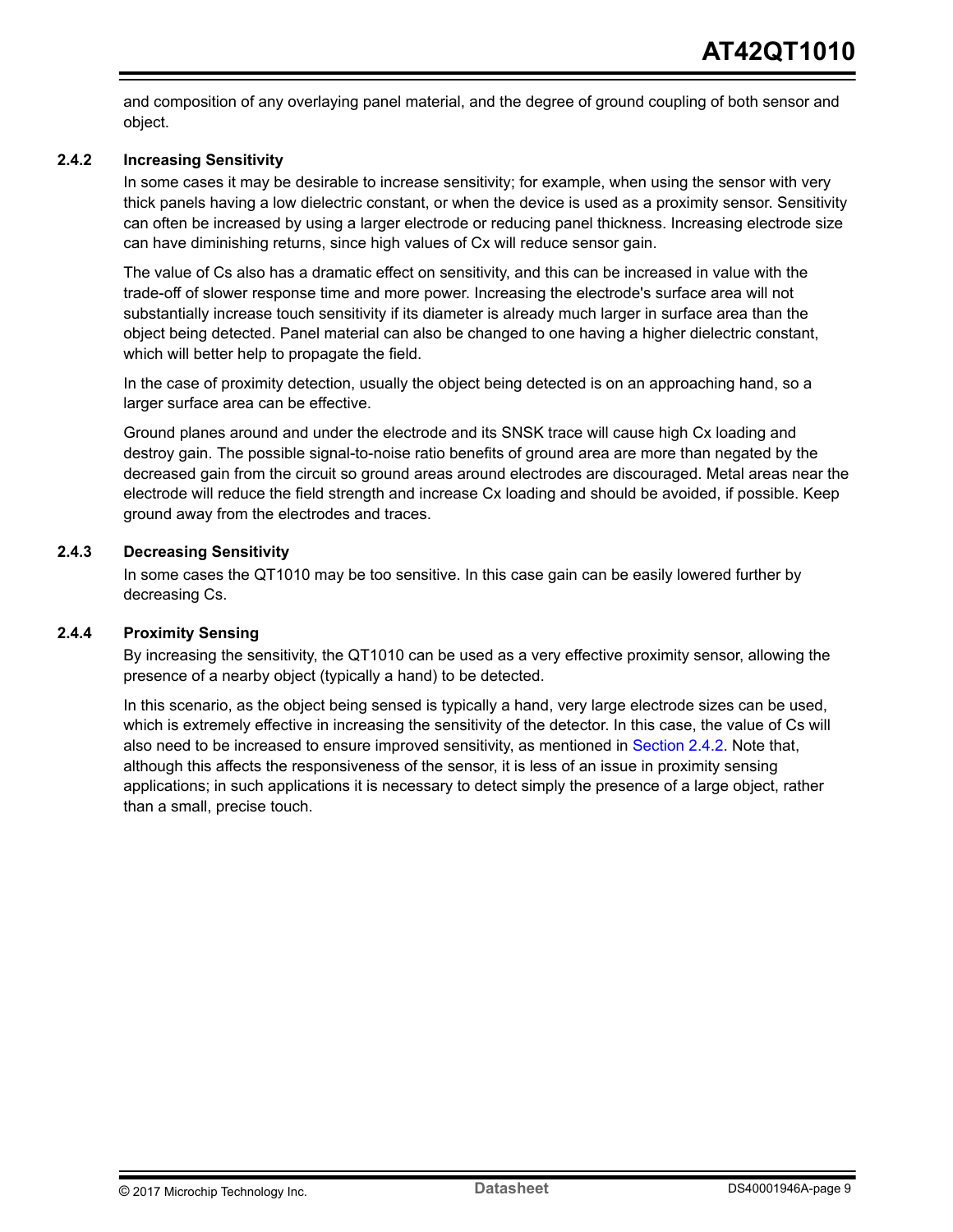## <span id="page-9-0"></span>**3. Operation Specifics**

### **3.1 Run Modes**

#### **3.1.1 Introduction**

The QT1010 has three running modes which depend on the state of the SYNC pin (high or low).

#### **3.1.2 Fast Mode**

The QT1010 runs in Fast mode if the SYNC pin is permanently high. In this mode the QT1010 runs at maximum speed at the expense of increased current consumption. Fast mode is useful when speed of response is the prime design requirement. The delay between bursts in Fast mode is approximately 1 ms, as shown in the following figure.

### **Figure 3-1. Fast Mode Bursts (SYNC Held High)**





#### **3.1.3 Low Power Mode**

The QT1010 runs in Low Power (LP) mode if the SYNC pin is held low. In this mode it sleeps for approximately 80 ms at the end of each burst, saving power but slowing response. On detecting a possible key touch, it temporarily switches to Fast mode until either the key touch is confirmed or found to be spurious (via the detect integration process). It then returns to LP mode after the key touch is resolved, as shown in the following figure.

#### **Figure 3-2. Low Power Mode (SYNC Held Low)**



#### **3.1.4 SYNC Mode**

It is possible to synchronize the device to an external clock source by placing an appropriate waveform on the SYNC pin. SYNC mode can synchronize multiple QT1010 devices to each other to prevent cross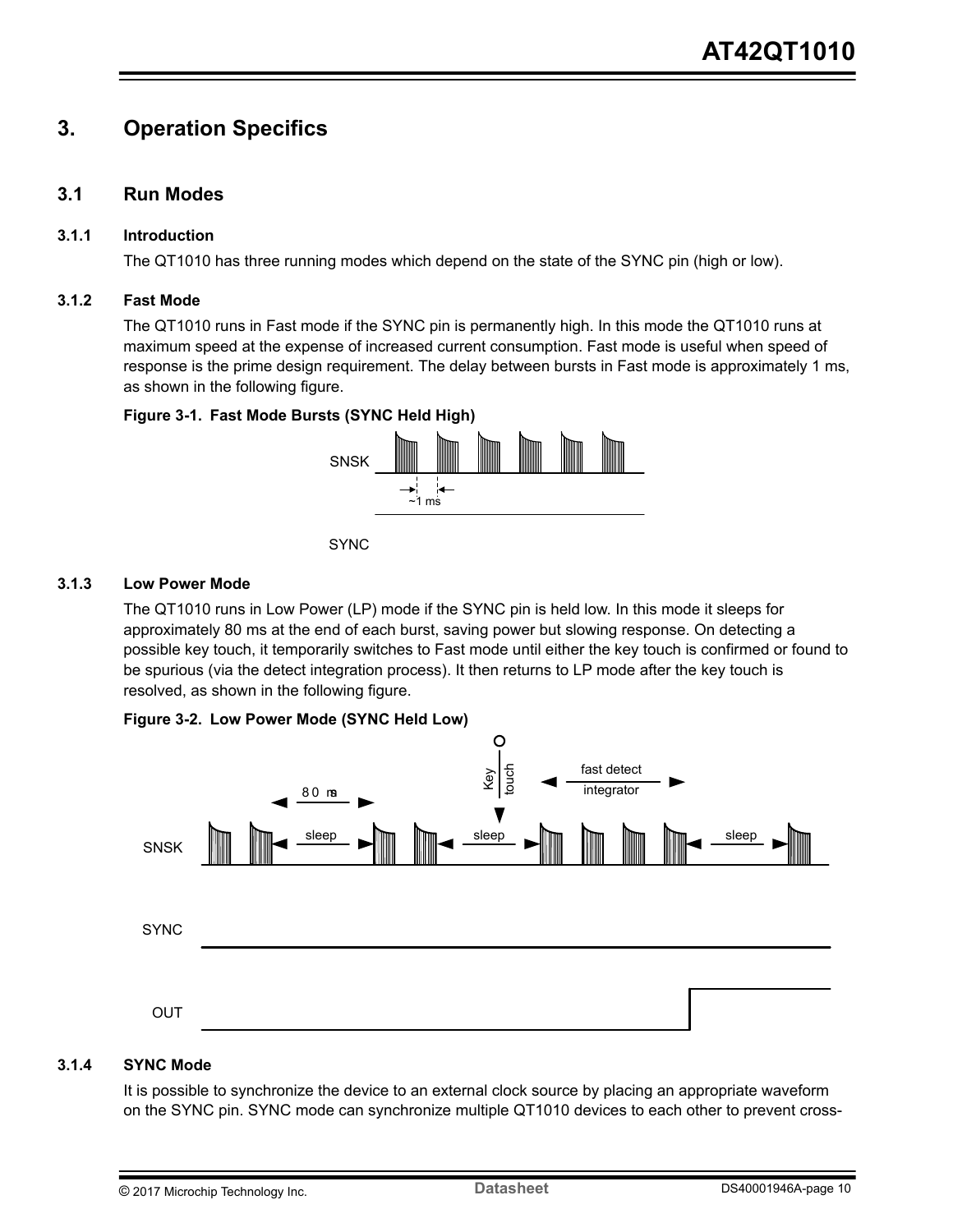<span id="page-10-0"></span>interference, or it can be used to enhance noise immunity from low frequency sources such as 50Hz or 60Hz mains signals.

The SYNC pin is sampled at the end of each burst. If the device is in Fast mode and the SYNC pin is sampled high, then the device continues to operate in Fast mode [\(Figure 3-1\)](#page-9-0). If SYNC is sampled low, then the device goes to sleep. From then on, it will operate in SYNC mode [\(Figure 3-2](#page-9-0)). Therefore, to guarantee entry into SYNC mode, the low period of the SYNC signal should be longer than the burst length (Figure 3-3).





However, once SYNC mode has been entered, if the SYNC signal consists of a series of short pulses (>10 μs), then a burst will only occur on the falling edge of each pulse (Figure 3-4) instead of on each change of SYNC signal, as normal (Figure 3-3).

In SYNC mode, the device will sleep after each measurement burst (just as in LP mode) but will be awakened by a change in the SYNC signal in either direction, resulting in a new measurement burst. If SYNC remains unchanged for a period longer than the LP mode sleep period (about 80 ms), the device will resume operation in either Fast or LP mode depending on the level of the SYNC pin (Figure 3-3).

There is no Detect Integrator (DI) in SYNC mode (each touch is a detection), but the Max On-duration will depend on the time between SYNC pulses, refer to Max On-duration and [Section 3.4.](#page-11-0) Recalibration timeout is a fixed number of measurements so it will vary with the SYNC period.

### **Figure 3-4. SYNC Mode (Short Pulses)**



## **3.2 Threshold**

The internal signal threshold level is fixed at 10 counts of change with respect to the internal reference level, which in turn adjusts itself slowly in accordance with the drift compensation mechanism.

The QT1010 employs a hysteresis dropout of two counts of the delta between the reference and threshold levels.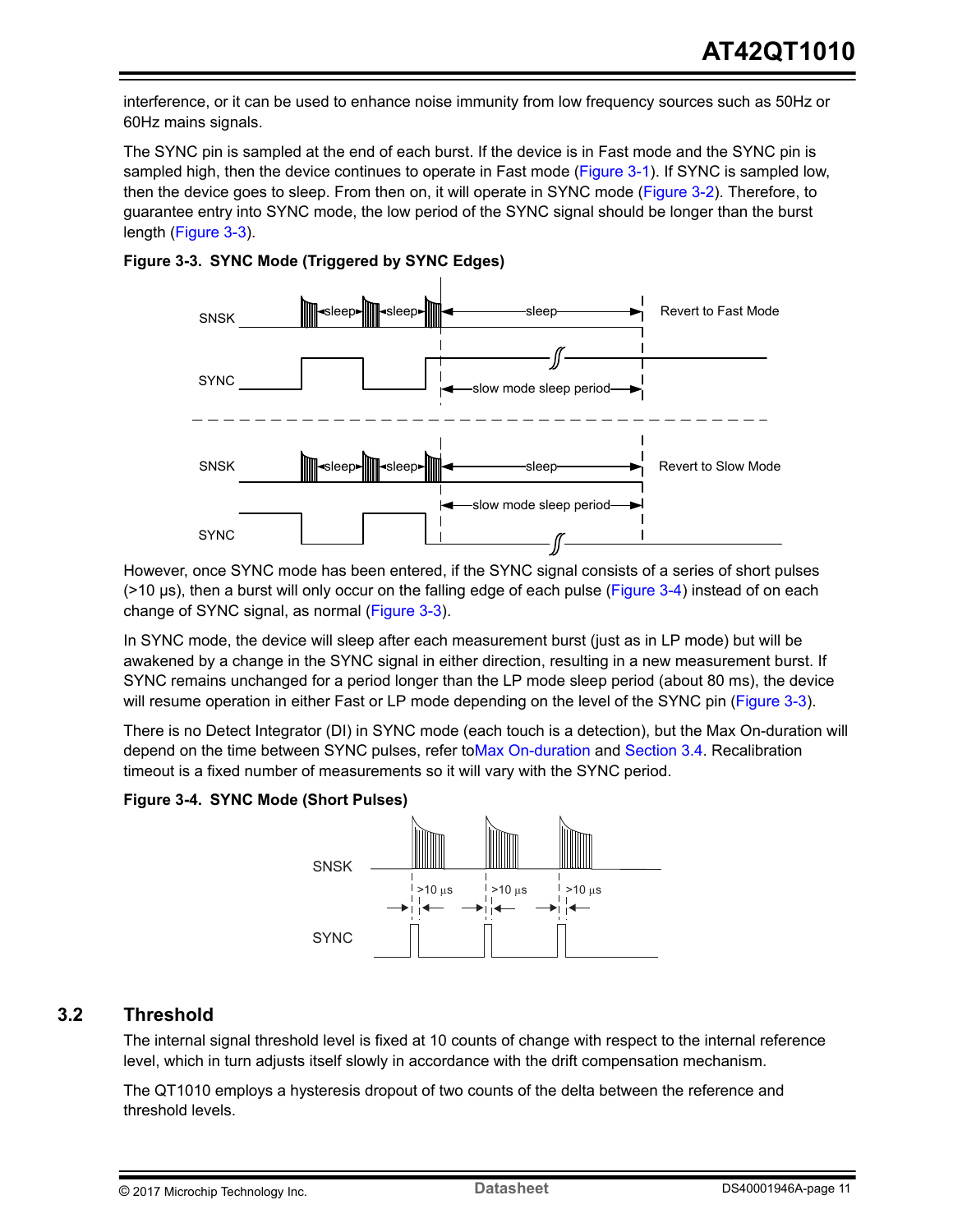### <span id="page-11-0"></span>**3.3 Max On-duration**

If an object or material obstructs the sense pad, the signal may rise enough to create a detection, preventing further operation. To prevent this, the sensor includes a timer which monitors detections. If a detection exceeds the timer setting, the sensor performs a full recalibration. This is known as the Max On-duration feature and is set to  $\sim$  60s (at 3V in LP mode). This will vary slightly with Cs and if SYNC mode is used. As the internal timebase for Max On-duration is determined by the burst rate, the use of SYNC can cause dramatic changes in this parameter depending on the SYNC pulse spacing. For example, at 60Hz SYNC mode the Max On-duration will be ~6s at 3V.

### **3.4 Detect Integrator**

It is desirable to suppress detections generated by electrical noise or from quick brushes with an object. To accomplish this, the QT1010 incorporates a Detect Integration (DI) counter that increments with each detection until a limit is reached, after which the output is activated. If no detection is sensed prior to the final count, the counter is reset immediately to zero. In the QT1010, the required count is four. In LP mode the device will switch to Fast mode temporarily in order to resolve the detection more quickly; after a touch is either confirmed or denied, the device will revert back to normal LP mode operation automatically.

The DI can also be viewed as a "consensus filter" that requires four successive detections to create an output.

## **3.5 Forced Sensor Recalibration**

The QT1010 has no recalibration pin; a forced recalibration is accomplished when the device is powered up or after the recalibration timeout. However, supply drain is low so it is a simple matter to treat the entire IC as a controllable load; driving the QT1010's Vdd pin directly from another logic gate or a microcontroller port will serve as both power and "forced recalibration". The source resistance of most CMOS gates and microcontrollers is low enough to provide direct power without problem.

## **3.6 Drift Compensation**

Signal drift can occur because of changes in Cx and Cs over time. It is crucial that drift be compensated for; otherwise, false detections, non-detections, and sensitivity shifts will follow.

Drift compensation ([Figure 3-5](#page-12-0)) is performed by making the reference level track the raw signal at a slow rate, but only while there is no detection in effect. The rate of adjustment must be performed slowly, otherwise legitimate detections could be ignored. The QT1010 drift compensates using a slew-rate limited change to the reference level; the threshold and hysteresis values are slaved to this reference.

Once an object is sensed, the drift compensation mechanism ceases since the signal is legitimately high, and therefore should not cause the reference level to change.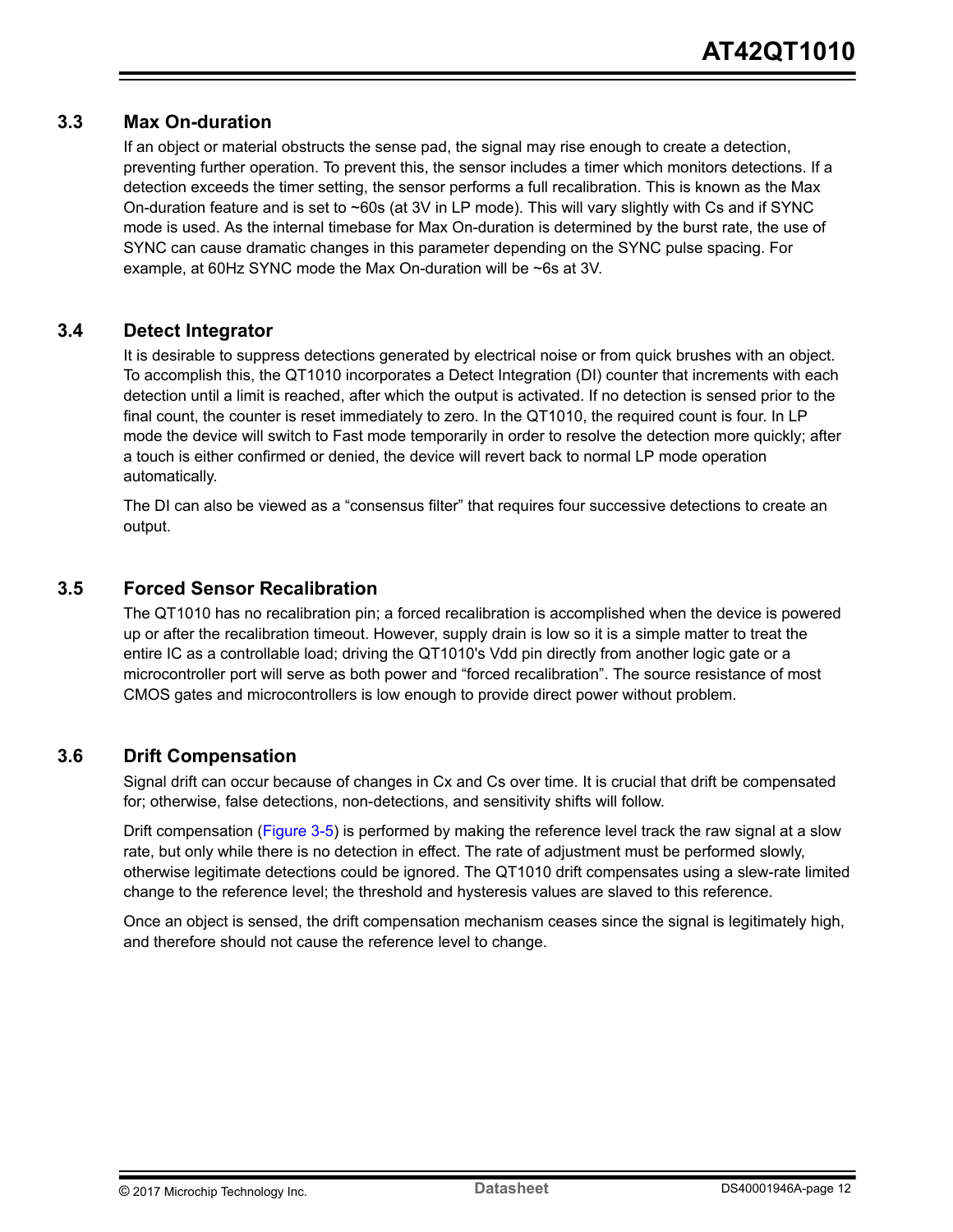#### <span id="page-12-0"></span>**Figure 3-5. Drift Compensation**



The QT1010 drift compensation is asymmetric; the reference level drift-compensates in one direction faster than it does in the other. Specifically, it compensates faster for decreasing signals than for increasing signals. Increasing signals should not be compensated for quickly, since an approaching finger could be compensated for partially or entirely before even approaching the sense electrode. However, an obstruction over the sense pad, for which the sensor has already made full allowance, could suddenly be removed leaving the sensor with an artificially elevated reference level and thus become insensitive to touch. In this latter case, the sensor will compensate for the object's removal very quickly, usually in only a few seconds.

With large values of Cs and small values of Cx, drift compensation will appear to operate more slowly than with the converse. Note that the positive and negative drift compensation rates are different.

#### **3.7 Response Time**

The QT1010's response time is highly dependent on run mode and burst length, which in turn is dependent on Cs and Cx. With increasing Cs, response time slows, while increasing levels of Cx reduce response time. The response time will also be a lot slower in LP or SYNC mode due to a longer time between burst measurements.

#### **3.8 Spread Spectrum**

The QT1010 modulates its internal oscillator by  $\pm 7.5\%$  during the measurement burst. This spreads the generated noise over a wider band, reducing emission levels. This also reduces susceptibility since there is no longer a single fundamental burst frequency.

### **3.9 Output Features**

#### **3.9.1 Output**

The output of the QT1010 is active-high upon detection.

The output will remain active-high for the duration of the detection, or until the Max On-duration expires, whichever occurs first. If a Max On-duration timeout occurs first, the sensor performs a full recalibration and the output becomes inactive (low) until the next detection.

#### **3.9.2 HeartBeat Output**

The QT1010 output has a HeartBeat "health" indicator superimposed on it in all modes. This operates by taking the output pin into a three-state mode for 15 μs, once before every QT burst. This output state can be used to determine that the sensor is operating properly, using one of several simple methods, or it can be ignored.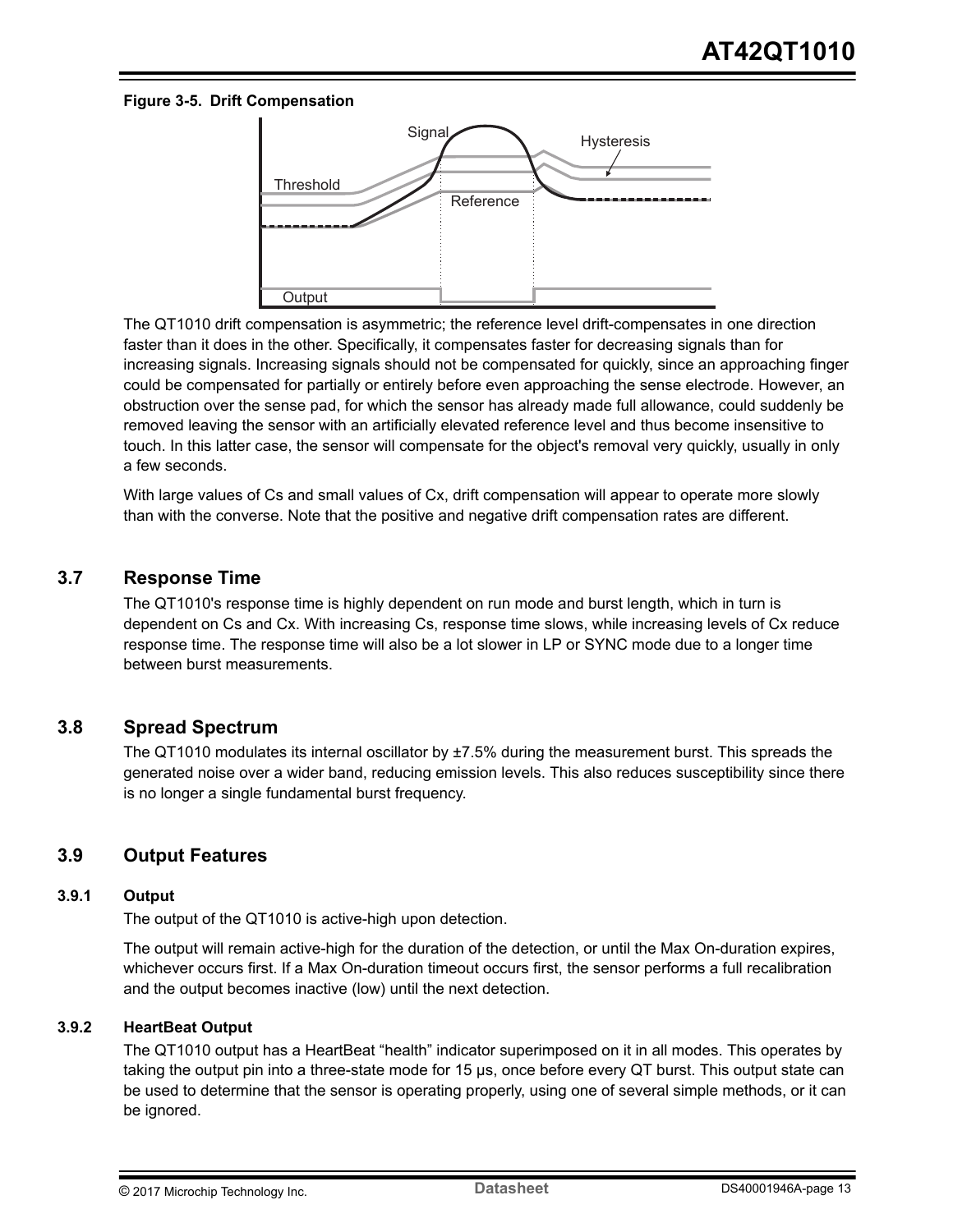The HeartBeat indicator can be sampled by using a pull-up resistor on the OUT pin (Figure 3-6), and feeding the resulting positive-going pulse into a counter, flip flop, one-shot, or other circuit. The pulses will only be visible when the chip is not detecting a touch.



#### **Figure 3-6. Obtaining HeartBeat Pulses with a Pull-up Resistor (SOT23-6)**

If the sensor is wired to a microcontroller as shown in Figure 3-7, the microcontroller can reconfigure the load resistor to either Vss or Vdd depending on the output state of the QT1010, so that the pulses are evident in either state.

#### **Figure 3-7. Using a Microcontroller to Obtain HeartBeat Pulses in Either Output State (SOT23-6)**



Electromechanical devices like relays will usually ignore the short HeartBeat pulse. The pulse also has too low a duty cycle to visibly affect LEDs. It can be filtered completely if desired, by adding an RC filter to the output, or if interfacing directly and only to a high-impedance CMOS input, by doing nothing or at most adding a small noncritical capacitor from OUT to Vss.

#### **3.9.3 Output Drive**

The OUT pin is active high and can sink or source up to 2 mA. When a large value of Cs (>20 nF) is used, the OUT current should be limited to <1 mA to prevent gain-shifting side effects, which happen when the load current creates voltage drops on the die and bonding wires; these small shifts can materially influence the signal level to cause detection instability.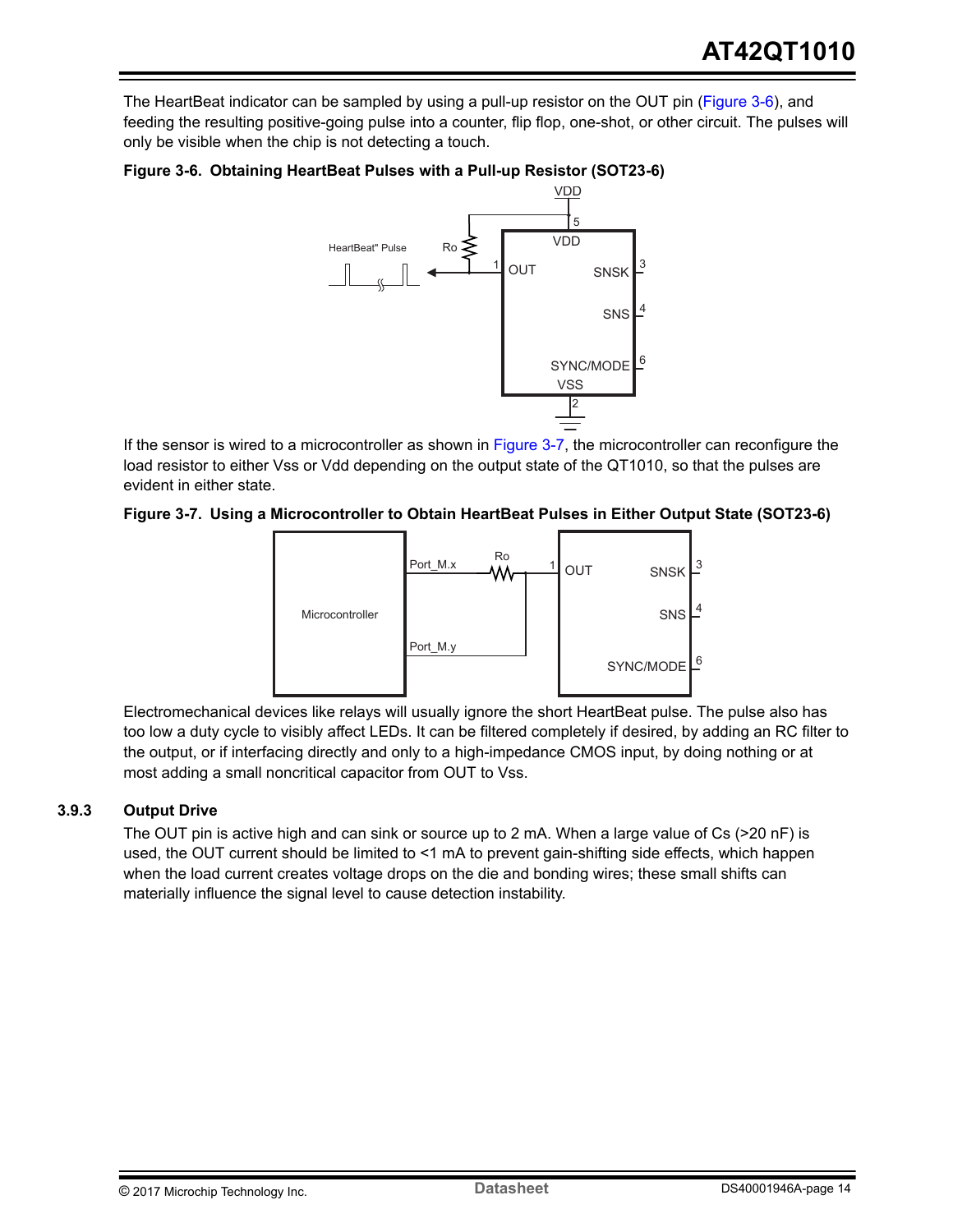## <span id="page-14-0"></span>**4. Circuit Guidelines**

### **4.1 More Information**

Refer to Application Note QTAN0002, "Secrets of a Successful QTouch<sup>®</sup> Design", and the "Touch Sensors Design Guide" (both downloadable from http://www.microchip.com), for more information on construction and design methods.

### **4.2 Sample Capacitor**

Cs is the charge sensing sample capacitor. The required Cs value depends on the thickness of the panel and its dielectric constant. Thicker panels require larger values of Cs. Typical values are 2 nF to 50 nF depending on the sensitivity required; larger values of Cs demand higher stability and better dielectric to ensure reliable sensing.

The Cs capacitor should be a stable type, such as X7R ceramic or PPS film. For more consistent sensing from unit to unit, 5% tolerance capacitors are recommended. X7R ceramic types can be obtained in 5% tolerance at little or no extra cost. In applications where high sensitivity (long burst length) is required, the use of PPS capacitors is recommended.

For battery powered operation, a higher value sample capacitor is recommended (typical value 8.2 nF).

### **4.3 UDFN/USON Package Restrictions**

The central pad on the underside of the UDFN/USON chip is connected to ground. Do not run any tracks underneath the body of the chip, only ground.

## **4.4 Power Supply and PCB Layout**

See [Section 5.2](#page-16-0) for the power supply range. At 3V, current drain averages less than 500 μA in Fast mode.

If the power supply is shared with another electronic system, care should be taken to ensure that the supply is free of digital spikes, sags, and surges which can adversely affect the QT1010. The QT1010 will track slow changes in Vdd, but it can be badly affected by rapid voltage fluctuations. It is highly recommended that a separate voltage regulator be used just for the QT1010 to isolate it from power supply shifts caused by other components.

If desired, the supply can be regulated using a Low Dropout (LDO) regulator, although such regulators often have poor transient line and load stability. See Application Note QTAN0002, "Secrets of a Successful QTouch<sup>®</sup> Design" for further information.

Parts placement: The chip should be placed to minimize the SNSK trace length to reduce low frequency pickup, and to reduce stray Cx, which degrades gain. The Cs and Rs resistors (see [Figure 1-1](#page-5-0)) should be placed as close to the body of the chip as possible so that the trace between Rs and the SNSK pin is very short, thereby reducing the antenna-like ability of this trace to pick up high frequency signals and feed them directly into the chip. A ground plane can be used under the chip and the associated discrete components, but the trace from the Rs resistor and the electrode should not run near ground to reduce loading.

For best EMC performance, the circuit should be made entirely with SMT components.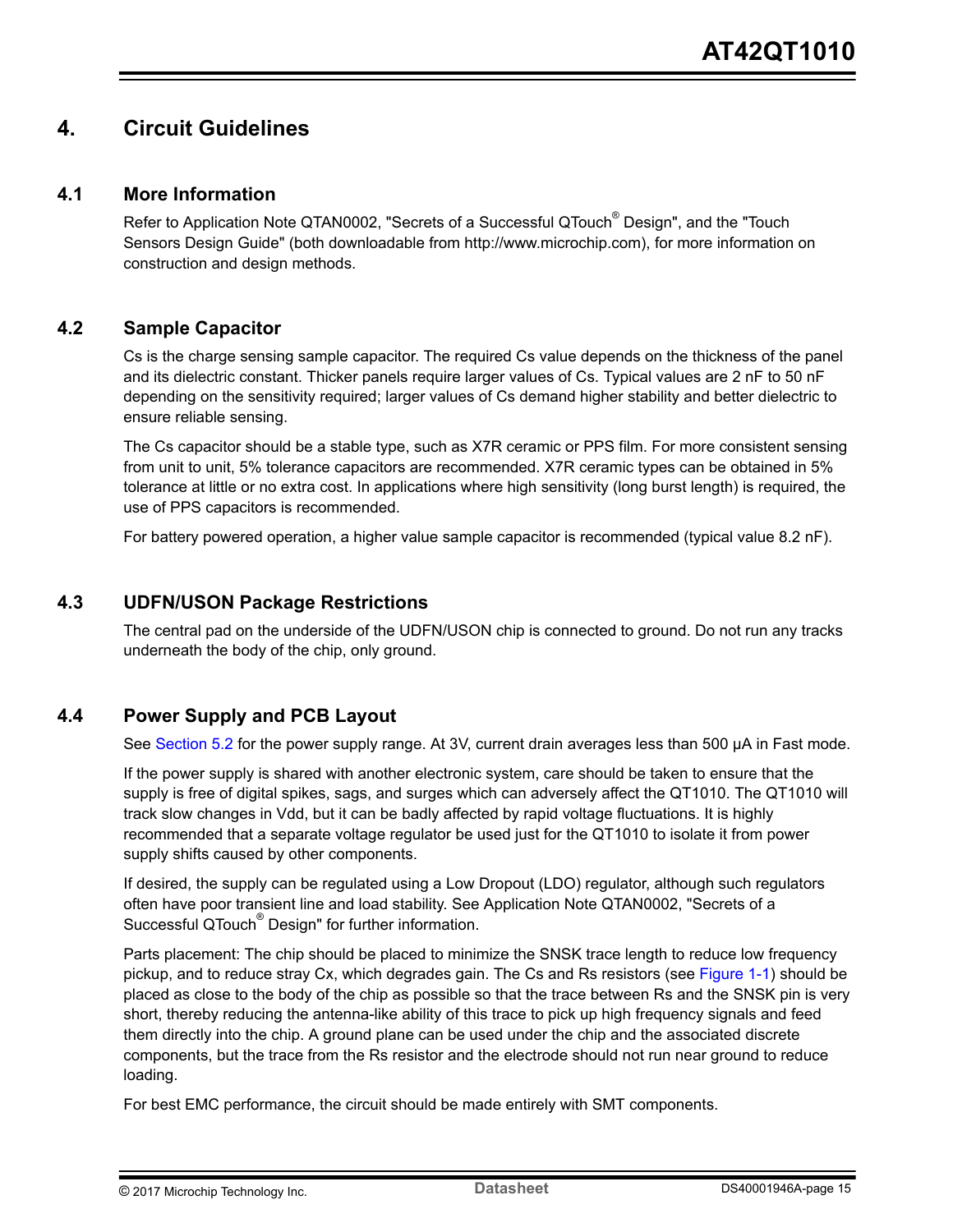<span id="page-15-0"></span>Electrode trace routing: Keep the electrode trace (and the electrode itself) away from other signal, power, and ground traces including over or next to ground planes. Adjacent switching signals can induce noise onto the sensing signal; any adjacent trace or ground plane next to, or under, the electrode trace will cause an increase in Cx load and desensitize the device.

Note: For proper operation, a 100 nF (0.1 μF) ceramic bypass capacitor must be used directly between Vdd and Vss to prevent latch-up if there are substantial Vdd transients; for example, during an ESD event. The bypass capacitor should be placed very close to the Vss and Vdd pins.

### **4.5 Power On**

On initial power up, the QT1010 requires approximately 100 ms to power on to allow power supplies to stabilize. During this time the OUT pin state is not valid and should be ignored.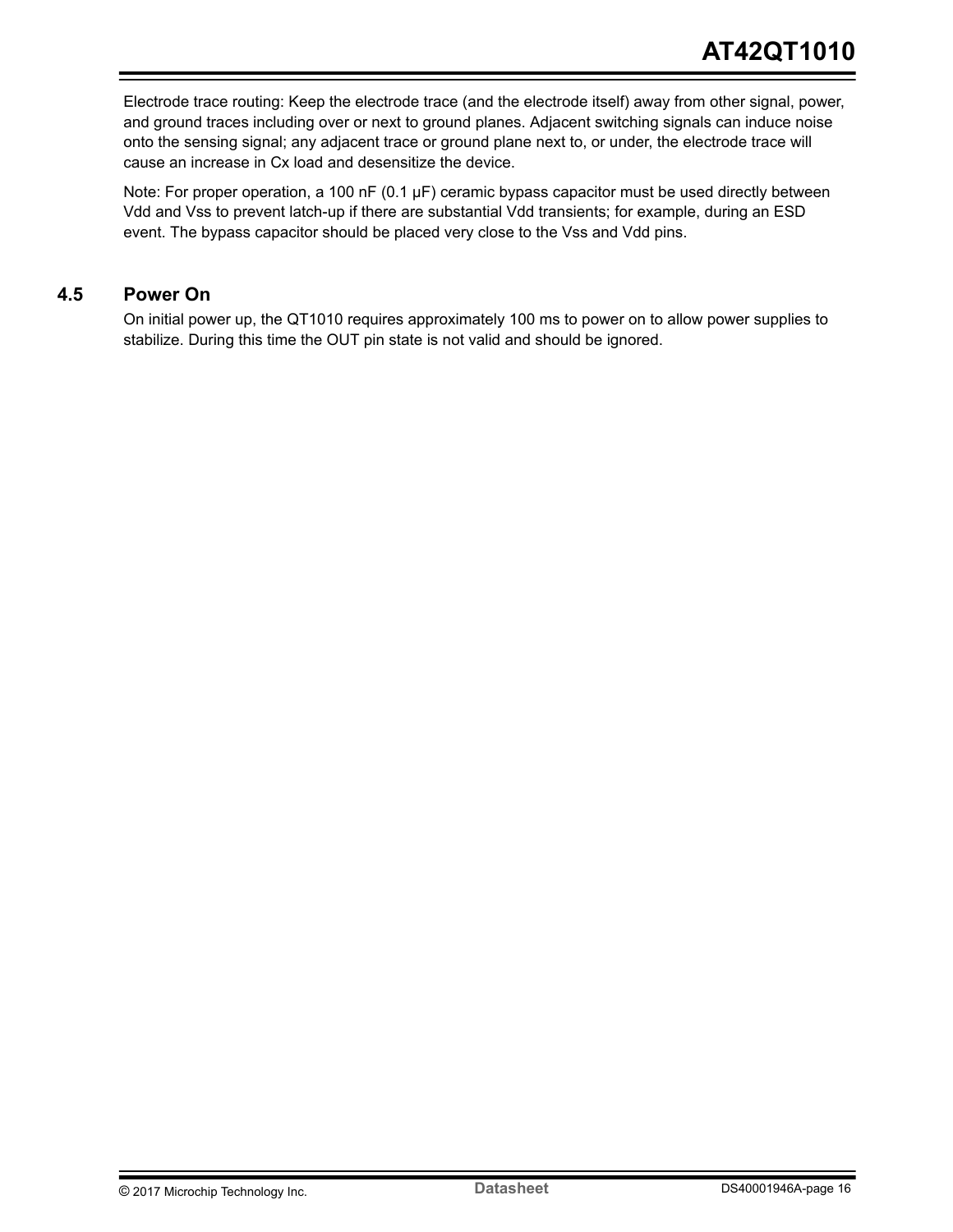## <span id="page-16-0"></span>**5. Specifications**

## **5.1 Absolute Maximum Specifications**

| Operating temperature                                | $-40^{\circ}$ C to +85 $^{\circ}$ C  |
|------------------------------------------------------|--------------------------------------|
| Storage temperature                                  | $-55^{\circ}$ C to +125 $^{\circ}$ C |
| Vdd                                                  | 0 to $+6.5$ V                        |
| Max continuous pin current, any control or drive pin | $±20$ mA                             |
| Short circuit duration to Vss, any pin               | Infinite                             |
| Short circuit duration to Vdd, any pin               | Infinite                             |
| Voltage forced onto any pin                          | $-0.6V$ to (Vdd + 0.6) V             |

CAUTION: Stresses beyond those listed under Absolute Maximum Specifications may cause permanent damage to the device. This is a stress rating only and functional operation of the device at these or other conditions beyond those indicated in the operational sections of this specification is not implied. Exposure to absolute maximum specification conditions for extended periods may affect device reliability.

## **5.2 Recommended Operating Conditions**

| Vdd                              | +1.8 to 5.5 V |
|----------------------------------|---------------|
| Short-term supply ripple + noise | $±20$ mV      |
| Long-term supply stability       | $±100$ mV     |
| Cs value                         | 2 to 50 nF    |
| Cx value                         | 5 to 50 pF    |

## **5.3 AC Specifications**

#### **Table 5-1. Vdd = 3.0 V, Cs = 4.7 nF, Cx = 5 pF, Ta = recommended range, unless otherwise noted**

|            | <b>Parameter Description</b>                                   |          |         | Min Typ Max Units Notes            |
|------------|----------------------------------------------------------------|----------|---------|------------------------------------|
| <b>Trc</b> | Recalibration time                                             | 200      | ms      | Cs, Cx dependent                   |
| <b>Tpc</b> | Charge duration                                                | $3.05 -$ | $\mu s$ | ±7.5% spread spectrum<br>variation |
| Tpt        | <b>Transfer duration</b>                                       | 9.0      | μs      | ±7.5% spread spectrum<br>variation |
| Tg1        | Time between end of burst and<br>start of the next (Fast mode) | 1.2      | ms      |                                    |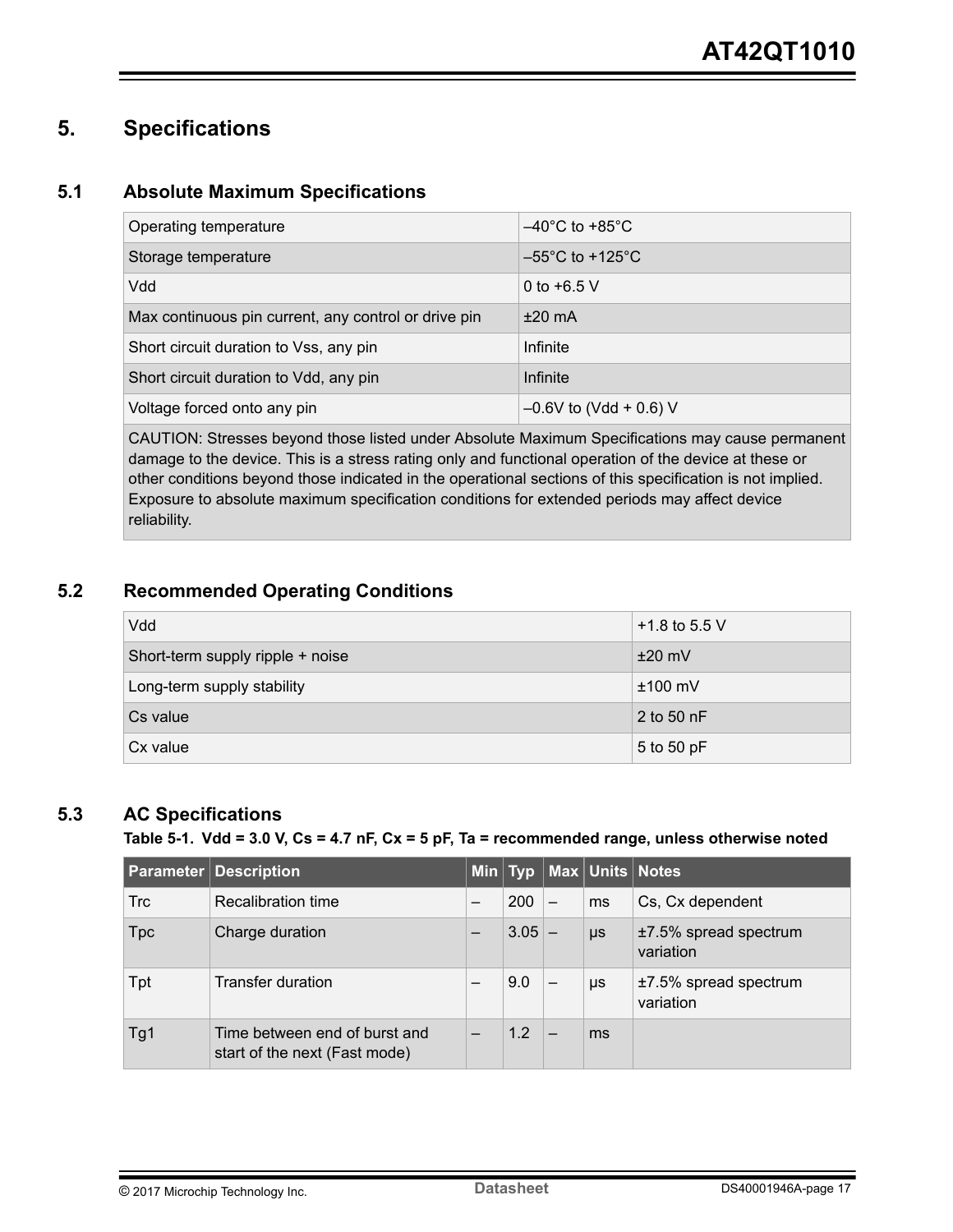# **AT42QT1010**

|                 | <b>Parameter Description</b>                                 |   |          |     |         | Min Typ Max Units Notes                                                  |
|-----------------|--------------------------------------------------------------|---|----------|-----|---------|--------------------------------------------------------------------------|
| Tg <sub>2</sub> | Time between end of burst and<br>start of the next (LP mode) | — | 80       |     | ms      | Increases with decreasing<br>Vdd<br>See Figure 5-1                       |
| Tbl             | Burst length                                                 |   | $2.45 -$ |     | ms      | Vdd, Cs and Cx dependent.<br>See Section 4.2 for capacitor<br>selection. |
| Tr              | Response time                                                |   |          | 100 | ms      |                                                                          |
| Thb             | HeartBeat pulse width                                        |   | 15       |     | $\mu s$ |                                                                          |

## **Figure 5-1. Tg2 Time Between Bursts (LP Mode)**

| M |                               |  |         | $20ms -3.2000ms$                |  |             |                      |      | $\Box$ Stop       |                | 同 |                | N | 99%   |                         |  |
|---|-------------------------------|--|---------|---------------------------------|--|-------------|----------------------|------|-------------------|----------------|---|----------------|---|-------|-------------------------|--|
|   |                               |  |         |                                 |  |             |                      |      |                   |                |   |                |   |       |                         |  |
|   |                               |  |         |                                 |  |             |                      |      |                   |                |   |                |   |       |                         |  |
|   |                               |  |         |                                 |  |             |                      |      |                   |                |   |                |   |       |                         |  |
|   |                               |  |         |                                 |  |             |                      |      |                   |                |   |                |   |       |                         |  |
|   |                               |  |         |                                 |  |             |                      |      |                   |                |   |                |   |       |                         |  |
|   |                               |  |         |                                 |  |             |                      |      |                   |                |   |                |   | T     |                         |  |
|   |                               |  |         |                                 |  |             |                      |      |                   |                |   |                |   |       |                         |  |
|   |                               |  |         |                                 |  |             |                      |      |                   |                |   |                |   |       |                         |  |
|   |                               |  |         |                                 |  |             |                      |      |                   |                |   |                |   |       |                         |  |
|   |                               |  |         |                                 |  |             |                      |      |                   |                |   |                |   |       |                         |  |
|   |                               |  |         |                                 |  |             |                      |      |                   |                |   |                |   |       |                         |  |
|   |                               |  |         |                                 |  |             |                      |      |                   |                |   |                |   |       |                         |  |
|   |                               |  |         |                                 |  |             |                      |      |                   |                |   |                |   |       |                         |  |
|   |                               |  |         |                                 |  |             |                      |      |                   |                |   |                |   |       |                         |  |
|   |                               |  |         |                                 |  |             |                      |      |                   |                |   |                |   |       |                         |  |
|   |                               |  |         |                                 |  |             |                      |      |                   |                |   |                |   |       |                         |  |
|   |                               |  |         |                                 |  |             |                      |      |                   |                |   |                |   |       |                         |  |
|   | $A:$ $\bullet$                |  | Maximum |                                 |  |             | 977mV                |      |                   |                |   |                |   |       |                         |  |
|   | <b>B: 1</b><br>$0:$ $\bullet$ |  |         | Frequency<br>Frequency          |  |             | 91.37kHz<br>91.37kHz |      |                   |                |   |                |   |       |                         |  |
|   | $D: (1)$ Frequency            |  |         |                                 |  |             | 91.37kHz             |      |                   |                |   |                |   |       |                         |  |
|   | $\Delta$ t=78.8ms             |  |         | $1/\Delta$ t=12.6Hz             |  |             |                      | Edge | - ≢ -             | $\blacksquare$ |   | $_{\text{DC}}$ |   | 730mV |                         |  |
|   | 1:500mV                       |  |         | 2: 2.00V                        |  |             |                      |      |                   |                |   |                |   |       |                         |  |
|   | DC1M <sub>2</sub><br>ofs      |  |         | DC1MQ Deskew<br>$-40.0mV$ Empty |  |             |                      |      |                   |                |   |                |   |       |                         |  |
|   | LeCroy                        |  |         |                                 |  | f:111.823Hz |                      |      | 2.5MS 500k points |                |   |                |   |       | RTC:2010/01/05 12:53:06 |  |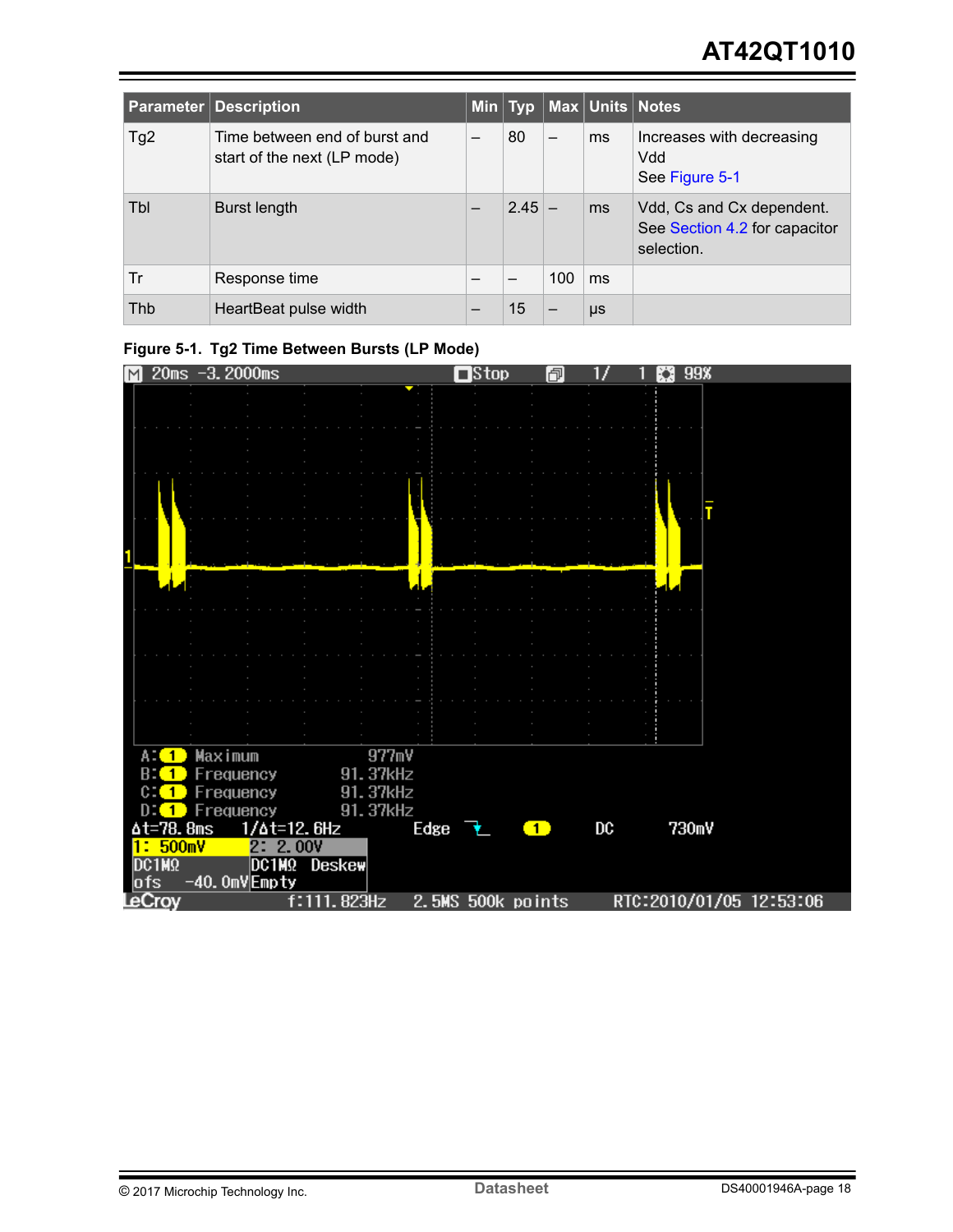

#### <span id="page-18-0"></span>**Figure 5-2. Tbl Burst Length**

## **5.4 Signal Processing**

**Table 5-2. Vdd = 3.0V, Cs = 4.7 nF, Cx = 5 pF, Ta = recommended range, unless otherwise noted**

| <b>Description</b>          |             |  |  | Min   Typ   Max   Units | <b>Notes</b>                                                       |
|-----------------------------|-------------|--|--|-------------------------|--------------------------------------------------------------------|
| Threshold differential      | 10          |  |  | counts                  |                                                                    |
| <b>Hysteresis</b>           | 2<br>counts |  |  |                         |                                                                    |
| Consensus filter length   4 |             |  |  | samples                 |                                                                    |
| Max on-duration             | 60          |  |  |                         | seconds (At 3 V in LP mode) Will vary in SYNC mode and<br>with Vdd |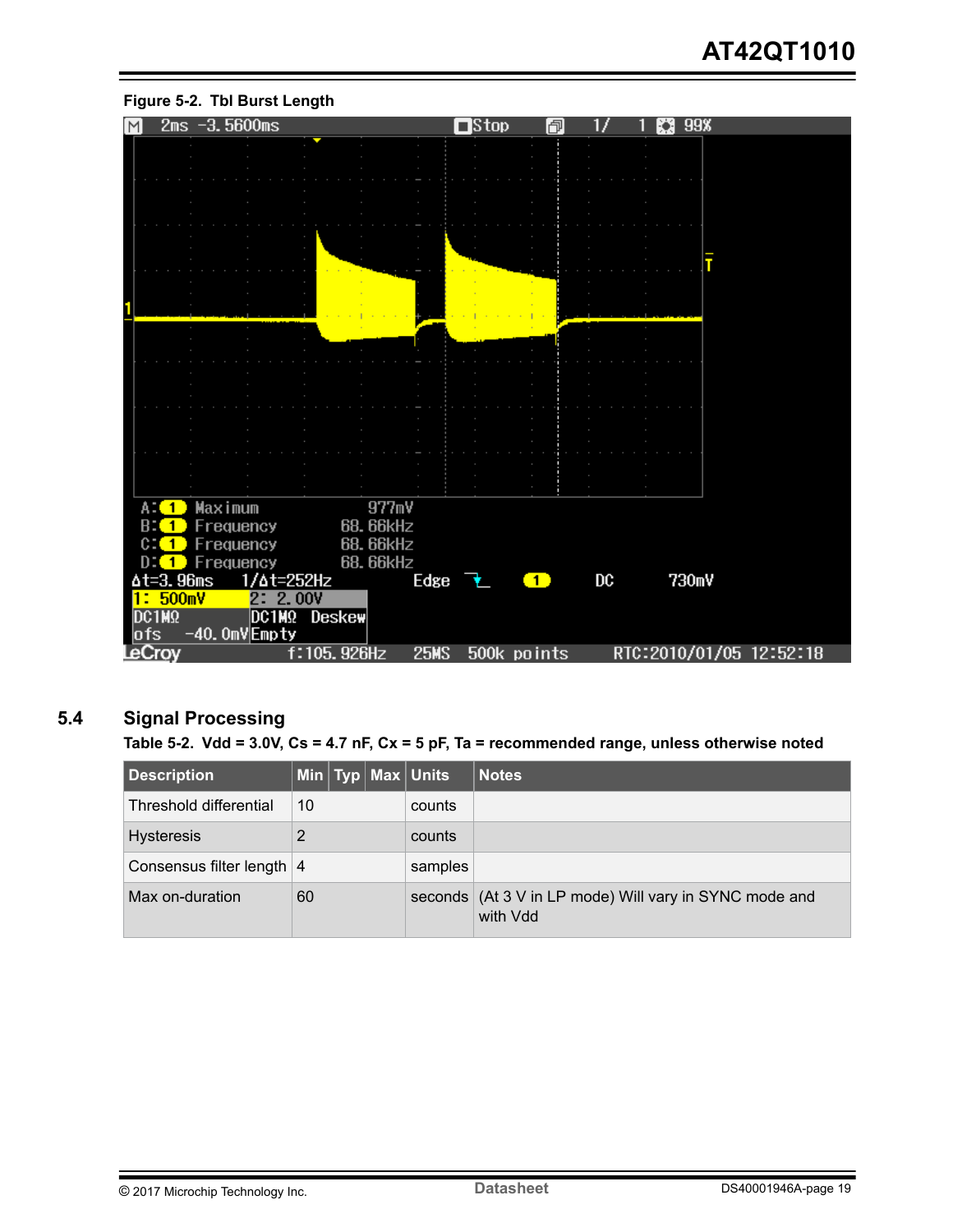## <span id="page-19-0"></span>**5.5 DC Specifications**

**Table 5-3. Vdd = 3.0V, Cs = 4.7 nF, Cx = 5 pF, Ta = recommended range, unless otherwise noted**

| Parameter   | <b>Description</b>           | <b>Min</b>                            | <b>Typ</b>                                | <b>Max</b>                            | Units  | <b>Notes</b>                                   |
|-------------|------------------------------|---------------------------------------|-------------------------------------------|---------------------------------------|--------|------------------------------------------------|
| Vdd         | Supply voltage               | 1.8                                   |                                           | 5.5                                   | V      |                                                |
| Idd         | Supply current, Fast<br>mode | —                                     | 203.0<br>246.0<br>378.5<br>542.5<br>729.0 | $\overline{\phantom{0}}$              | μA     | 1.8V<br>2.0V<br>3.0V<br>4.0 V<br>5.0V          |
| Iddl        | Supply current, LP mode      |                                       | 16.5<br>19.5<br>34.0<br>51.5<br>73.5      | —                                     | μA     | 1.8V<br>2.0V<br>3.0V<br>4.0 V<br>5.0V          |
| <b>Vdds</b> | Supply turn-on slope         | 10                                    | —                                         |                                       | V/s    | Required for proper start-up                   |
| Vil         | Low input logic level        |                                       | —                                         | $0.2 \times Vdd$<br>$0.3 \times V$ dd | V      | $Vdd = 1.8 V - 2.4 V$<br>$Vdd = 2.4 V - 5.5 V$ |
| Vhl         | High input logic level       | $0.7 \times Vdd$<br>$0.6 \times V$ dd | $\overline{\phantom{m}}$                  |                                       | $\vee$ | $Vdd = 1.8 V - 2.4 V$<br>$Vdd = 2.4 V - 5.5 V$ |
| Vol         | Low output voltage           |                                       | —                                         | 0.5                                   | V      | OUT, 4 mA sink                                 |
| Voh         | High output voltage          | 2.3                                   |                                           |                                       | V      | OUT, 1 mA source                               |
| lil         | Input leakage current        | —                                     | < 0.05                                    | $\mathbf{1}$                          | μA     |                                                |
| Cx          | Load capacitance range       | $\overline{2}$                        |                                           | 50                                    | pF     |                                                |
| Ar          | Acquisition resolution       |                                       | 9                                         | 14                                    | bits   |                                                |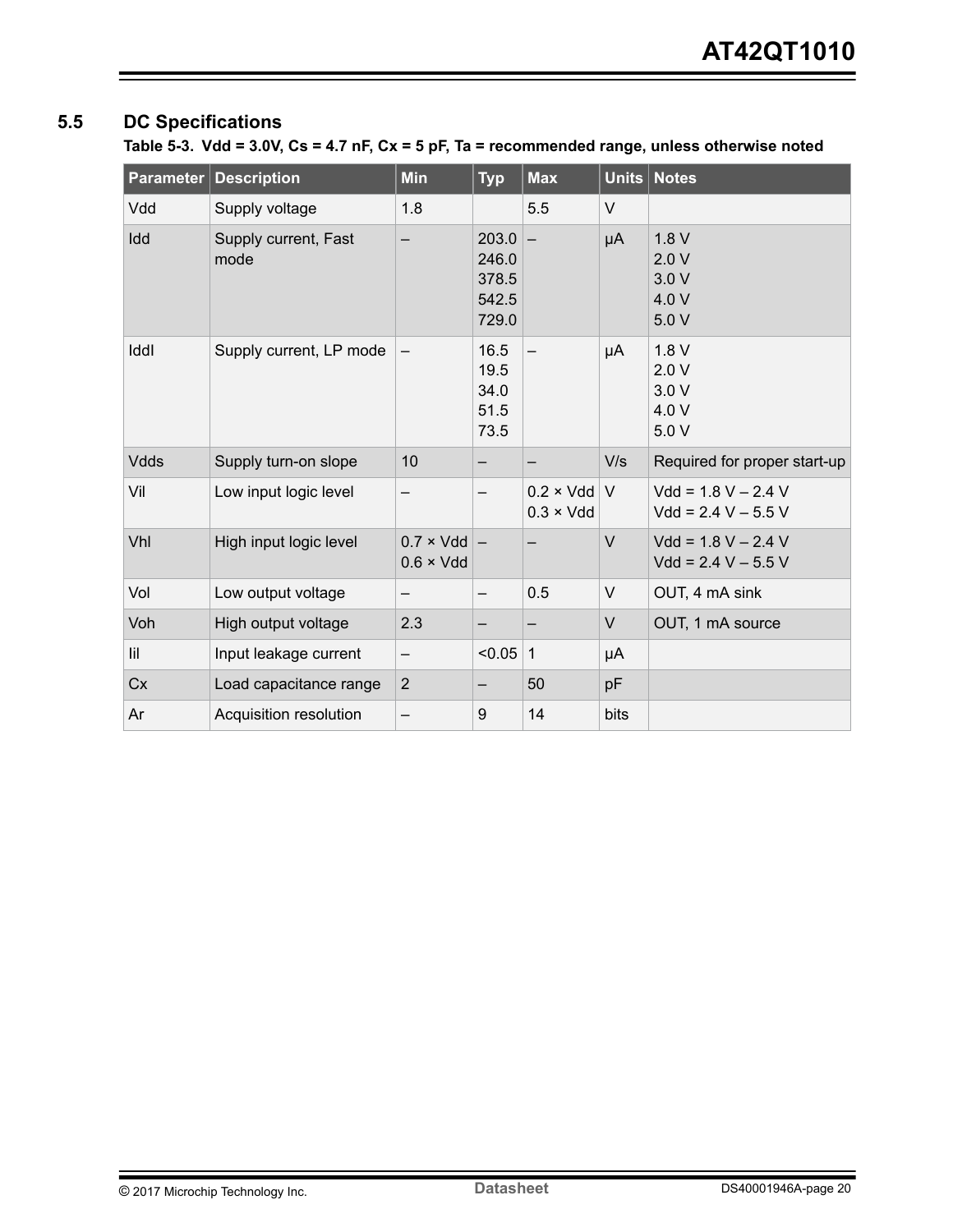### <span id="page-20-0"></span>**5.6 Mechanical Dimensions**

#### **5.6.1 6-pin SOT23-6**



**Note:**  For the most current package drawings, please see the Microchip Packaging Specification located at http://www.microchip.com/packaging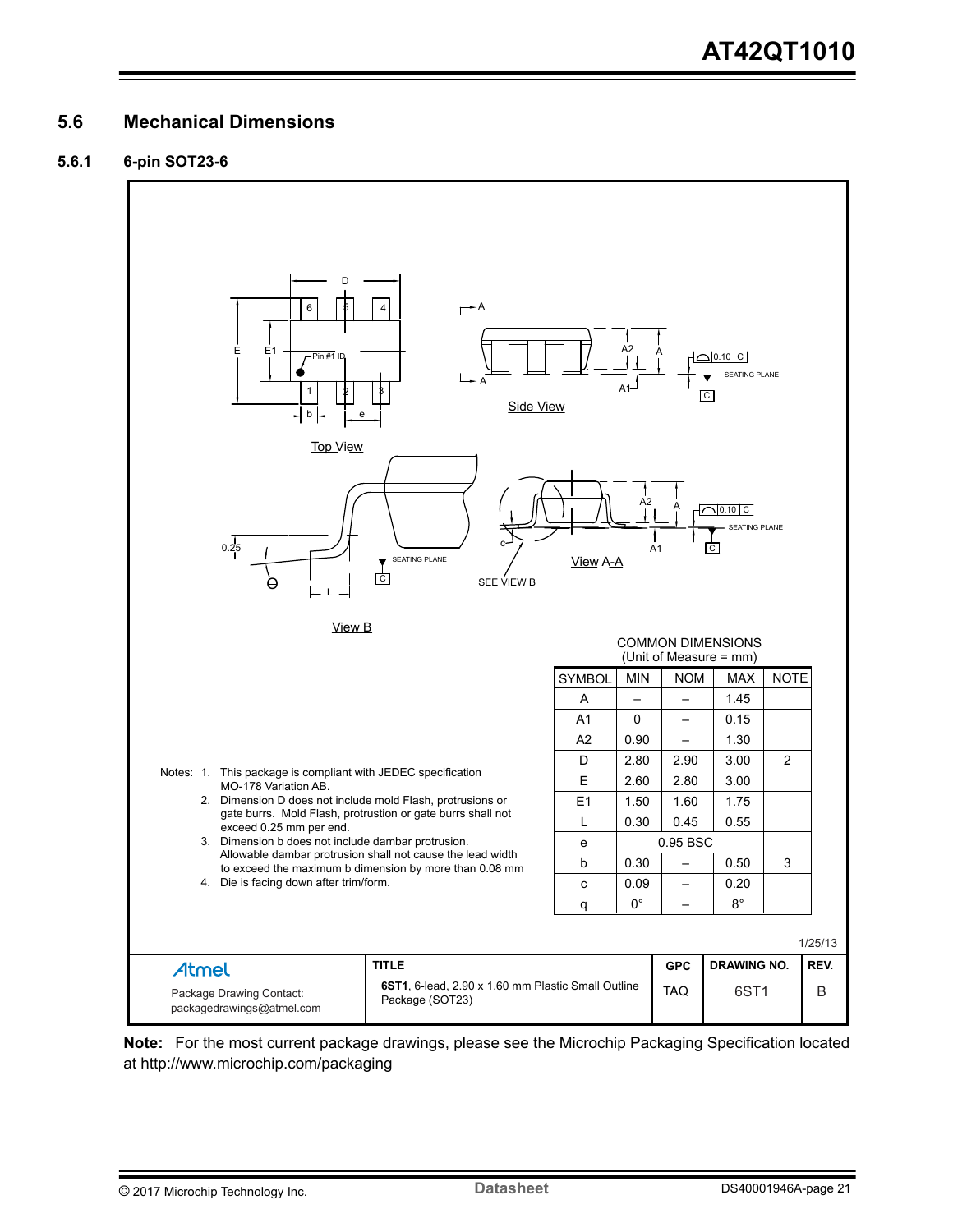#### **5.6.2 8-pin UDFN/USON**



**Note:**  For the most current package drawings, please see the Microchip Packaging Specification located at http://www.microchip.com/packaging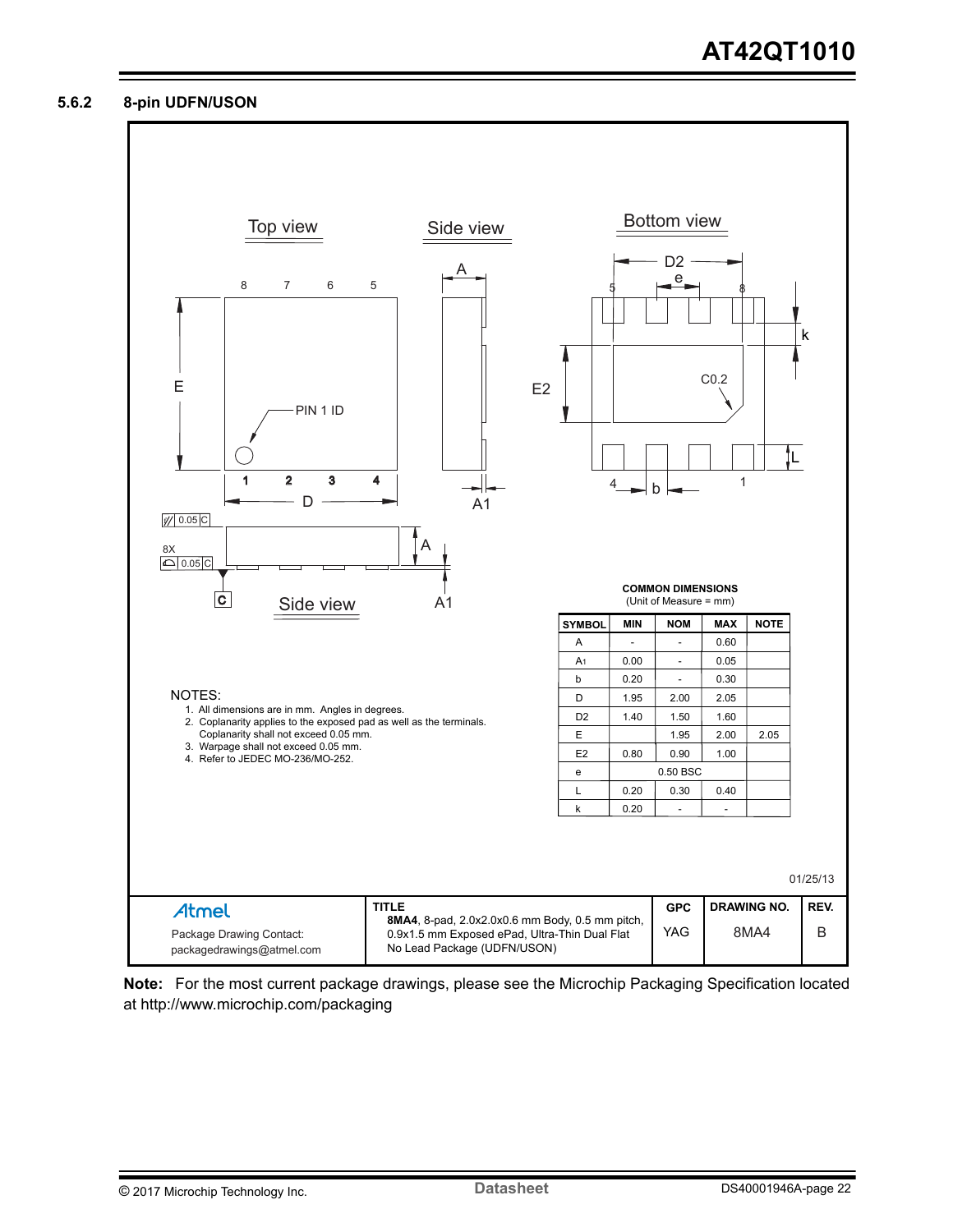## <span id="page-22-0"></span>**5.7 Part Marking**

#### **5.7.1 AT42QT1010– 6-pin SOT23-6**



**Note:**  Samples of the AT42QT1010 may also be marked T10E.

#### **5.7.2 AT42QT1010 – 8-pin UDFN/USON**



**Note:**  Samples of the AT42QT1010 may also be marked T10

### **5.8 Part Number**

| l Part Number             | <b>Description</b>                |
|---------------------------|-----------------------------------|
| AT42QT1010 <sup>(1)</sup> | 6-pin SOT23 RoHS compliant IC     |
| AT42QT1010-TSHR           | 6-pin SOT23 RoHS compliant IC     |
| AT42QT1010-MAH            | 8-pin UDFN/USON RoHS compliant IC |

Notes: 1. Marking details: Top mark 1st line: ddddTY Top mark 2nd line: wwxxx

dddd= device, special code T= Type Y= Year last digit ww= calendar workweek  $xxx = trace code$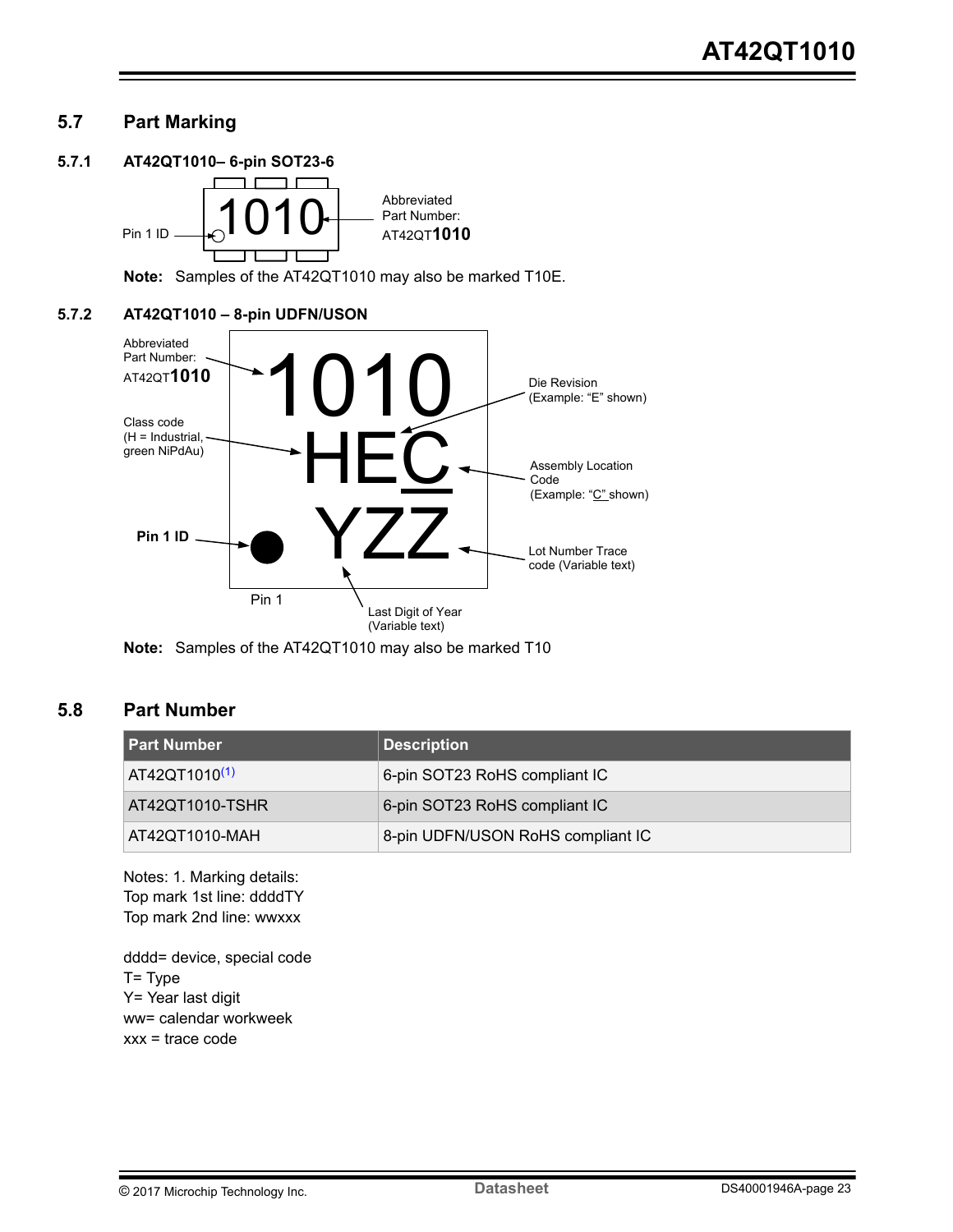## <span id="page-23-0"></span>**5.9 Moisture Sensitivity Level (MSL)**

| <b>MSL Rating</b> | <b>Peak Body Temperature</b> | $\parallel$ Specifications $^{\dagger}$ |
|-------------------|------------------------------|-----------------------------------------|
| MSL <sub>1</sub>  | $260^{\circ}$ C              | IPC/JEDEC J-STD-020                     |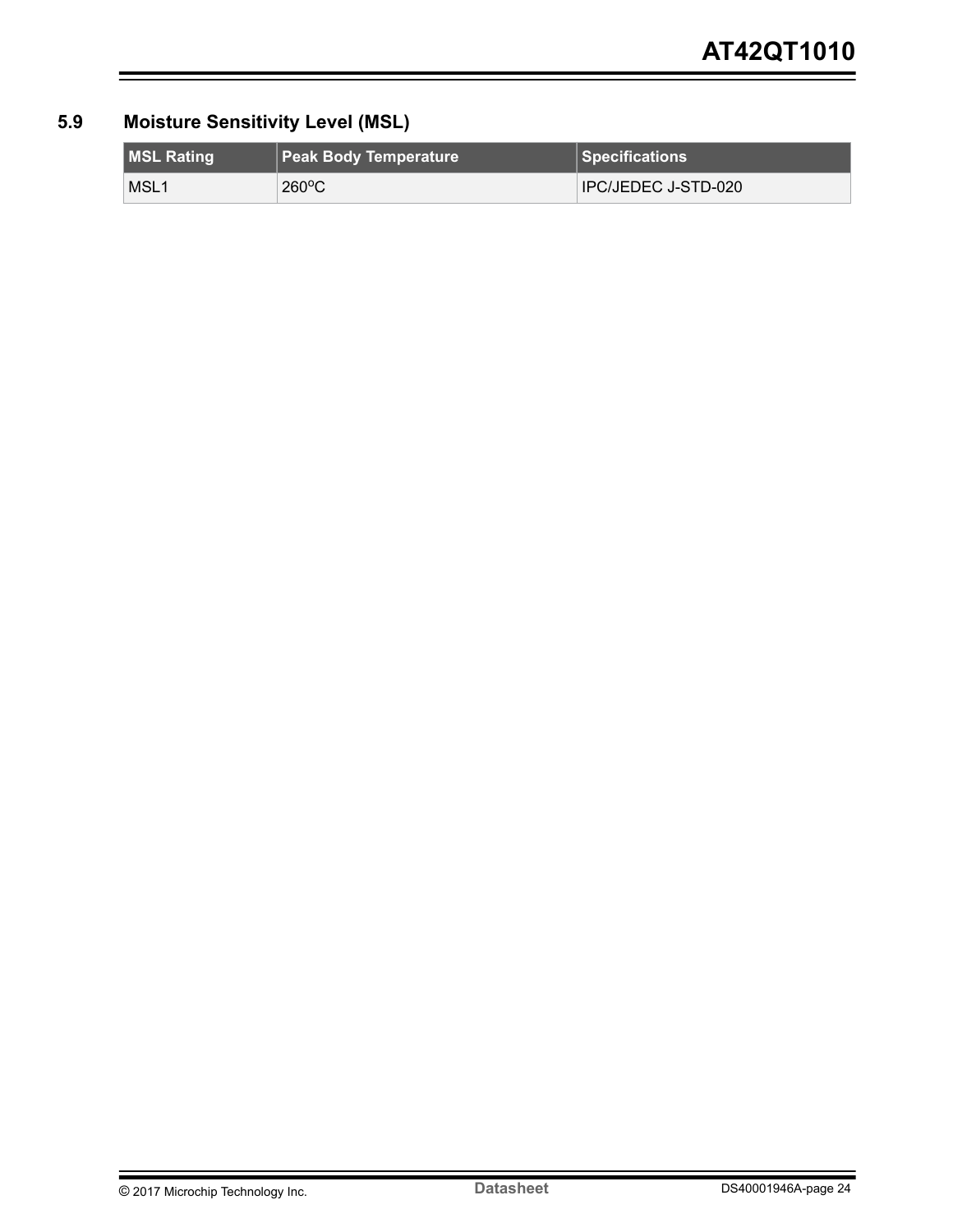## <span id="page-24-0"></span>**6. Associated Documents**

For additional information, refer to the following document (downloadable from the Touch Technology area of the Microchip website, www.microchip.com):

- Touch Sensors Design Guide
- QTAN0002 Secrets of a Successful QTouch<sup>®</sup> Design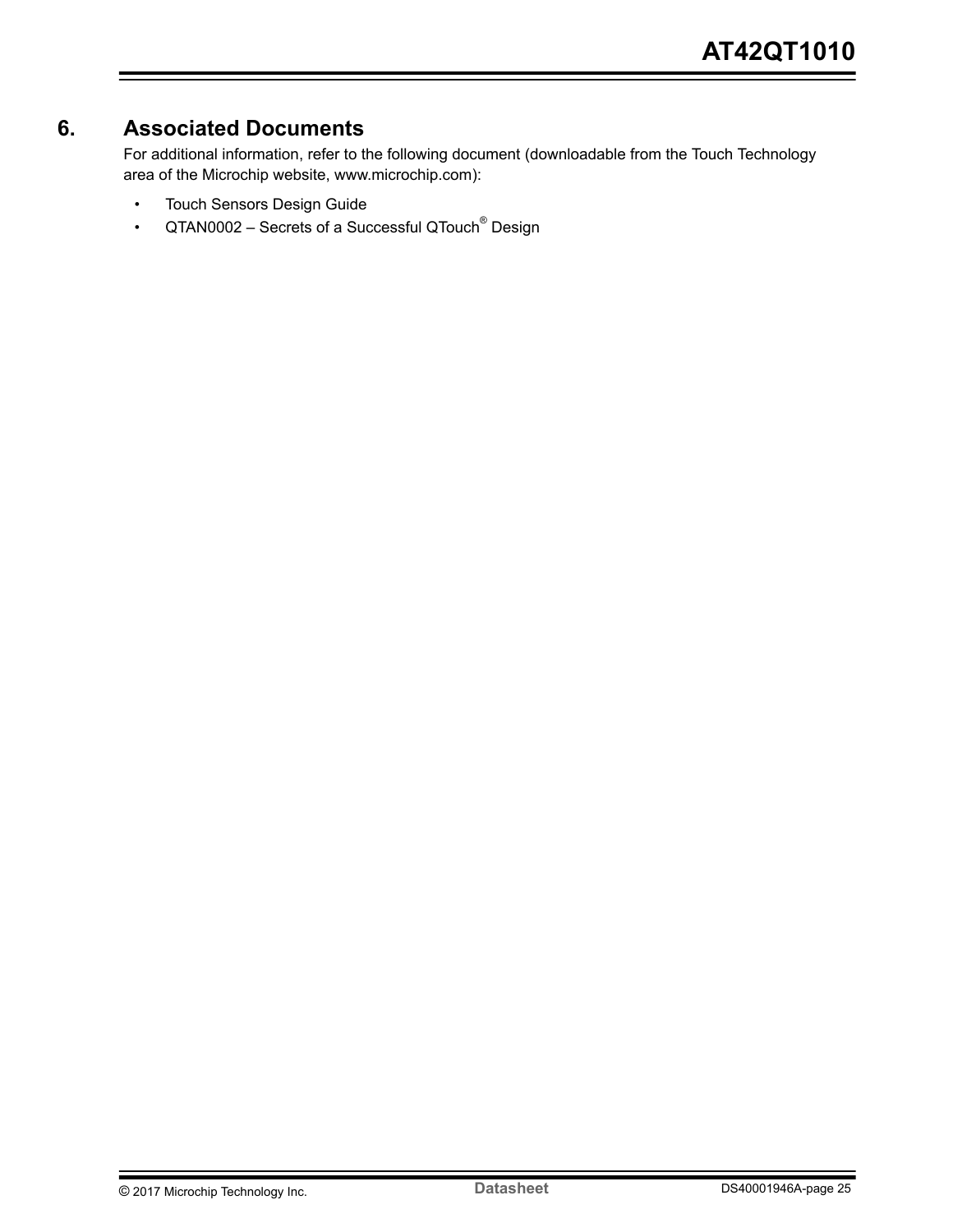# <span id="page-25-0"></span>**7. Revision History**

| <b>Revision No.</b>        | <b>History</b>                                                   |  |  |
|----------------------------|------------------------------------------------------------------|--|--|
| Revision A - May 2009      | Initial release                                                  |  |  |
| Revision B – August 2009   | Update for chip revision 2.2                                     |  |  |
| Revision C - August 2009   | Minor update for clarity                                         |  |  |
| Revision D - January 2010  | Power specifications updated for revision 2.4.1                  |  |  |
| Revision E - January 2010  | Part markings updated                                            |  |  |
| Revision F - February 2010 | MSL specification revised<br>Other minor updates                 |  |  |
| Revision G - March 2010    | Update for chip revision 2.6<br>• Migration advice added         |  |  |
| Revision H - May 2010      | UDFN/USON package added                                          |  |  |
| Revision I - May 2013      | Applied new template                                             |  |  |
| DS40001946A - August 2017  | Part marking clarification added. Replaces Atmel document 95411. |  |  |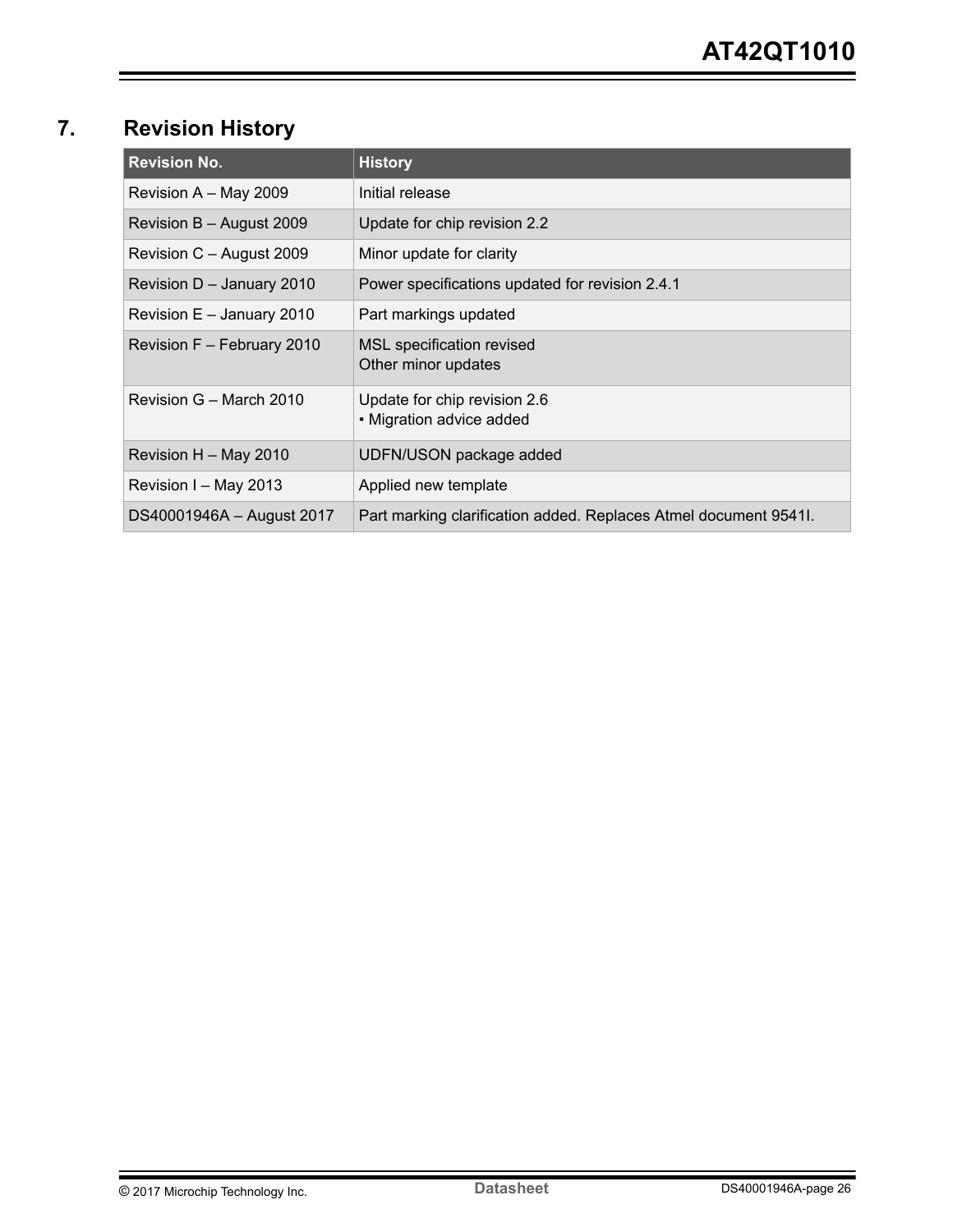## <span id="page-26-0"></span>**The Microchip Web Site**

Microchip provides online support via our web site at [http://www.microchip.com/.](http://www.microchip.com/) This web site is used as a means to make files and information easily available to customers. Accessible by using your favorite Internet browser, the web site contains the following information:

- **Product Support** Data sheets and errata, application notes and sample programs, design resources, user's guides and hardware support documents, latest software releases and archived software
- **General Technical Support** Frequently Asked Questions (FAQ), technical support requests, online discussion groups, Microchip consultant program member listing
- **Business of Microchip** Product selector and ordering guides, latest Microchip press releases, listing of seminars and events, listings of Microchip sales offices, distributors and factory representatives

## **Customer Change Notification Service**

Microchip's customer notification service helps keep customers current on Microchip products. Subscribers will receive e-mail notification whenever there are changes, updates, revisions or errata related to a specified product family or development tool of interest.

To register, access the Microchip web site at [http://www.microchip.com/.](http://www.microchip.com/) Under "Support", click on "Customer Change Notification" and follow the registration instructions.

## **Customer Support**

Users of Microchip products can receive assistance through several channels:

- Distributor or Representative
- Local Sales Office
- Field Application Engineer (FAE)
- Technical Support

Customers should contact their distributor, representative or Field Application Engineer (FAE) for support. Local sales offices are also available to help customers. A listing of sales offices and locations is included in the back of this document.

Technical support is available through the web site at: <http://www.microchip.com/support>

## **Microchip Devices Code Protection Feature**

Note the following details of the code protection feature on Microchip devices:

- Microchip products meet the specification contained in their particular Microchip Data Sheet.
- Microchip believes that its family of products is one of the most secure families of its kind on the market today, when used in the intended manner and under normal conditions.
- There are dishonest and possibly illegal methods used to breach the code protection feature. All of these methods, to our knowledge, require using the Microchip products in a manner outside the operating specifications contained in Microchip's Data Sheets. Most likely, the person doing so is engaged in theft of intellectual property.
- Microchip is willing to work with the customer who is concerned about the integrity of their code.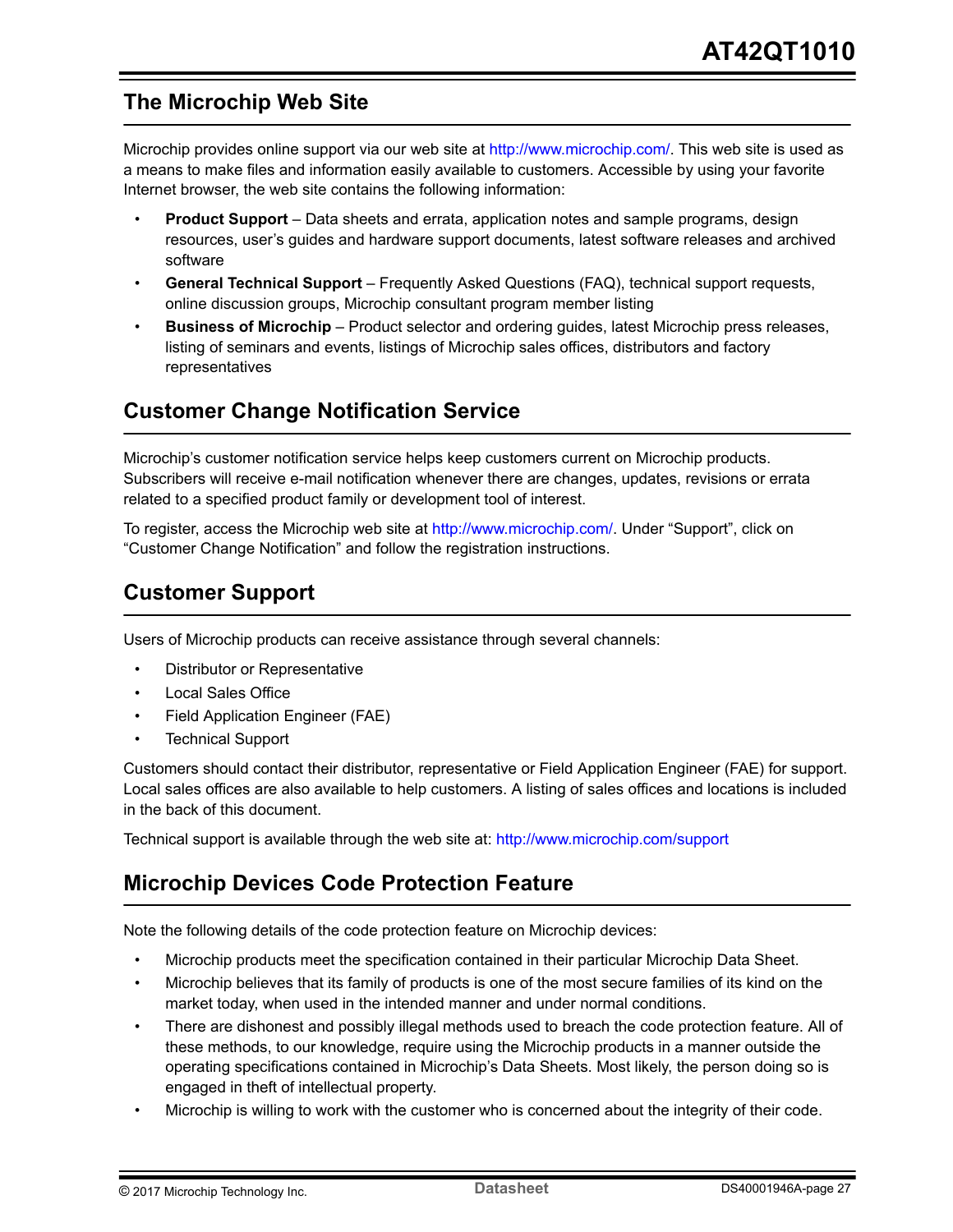<span id="page-27-0"></span>• Neither Microchip nor any other semiconductor manufacturer can guarantee the security of their code. Code protection does not mean that we are guaranteeing the product as "unbreakable."

Code protection is constantly evolving. We at Microchip are committed to continuously improving the code protection features of our products. Attempts to break Microchip's code protection feature may be a violation of the Digital Millennium Copyright Act. If such acts allow unauthorized access to your software or other copyrighted work, you may have a right to sue for relief under that Act.

## **Legal Notice**

Information contained in this publication regarding device applications and the like is provided only for your convenience and may be superseded by updates. It is your responsibility to ensure that your application meets with your specifications. MICROCHIP MAKES NO REPRESENTATIONS OR WARRANTIES OF ANY KIND WHETHER EXPRESS OR IMPLIED, WRITTEN OR ORAL, STATUTORY OR OTHERWISE, RELATED TO THE INFORMATION, INCLUDING BUT NOT LIMITED TO ITS CONDITION, QUALITY, PERFORMANCE, MERCHANTABILITY OR FITNESS FOR PURPOSE. Microchip disclaims all liability arising from this information and its use. Use of Microchip devices in life support and/or safety applications is entirely at the buyer's risk, and the buyer agrees to defend, indemnify and hold harmless Microchip from any and all damages, claims, suits, or expenses resulting from such use. No licenses are conveyed, implicitly or otherwise, under any Microchip intellectual property rights unless otherwise stated.

## **Trademarks**

The Microchip name and logo, the Microchip logo, AnyRate, AVR, AVR logo, AVR Freaks, BeaconThings, BitCloud, CryptoMemory, CryptoRF, dsPIC, FlashFlex, flexPWR, Heldo, JukeBlox, KeeLoq, KeeLoq logo, Kleer, LANCheck, LINK MD, maXStylus, maXTouch, MediaLB, megaAVR, MOST, MOST logo, MPLAB, OptoLyzer, PIC, picoPower, PICSTART, PIC32 logo, Prochip Designer, QTouch, RightTouch, SAM-BA, SpyNIC, SST, SST Logo, SuperFlash, tinyAVR, UNI/O, and XMEGA are registered trademarks of Microchip Technology Incorporated in the U.S.A. and other countries.

ClockWorks, The Embedded Control Solutions Company, EtherSynch, Hyper Speed Control, HyperLight Load, IntelliMOS, mTouch, Precision Edge, and Quiet-Wire are registered trademarks of Microchip Technology Incorporated in the U.S.A.

Adjacent Key Suppression, AKS, Analog-for-the-Digital Age, Any Capacitor, AnyIn, AnyOut, BodyCom, chipKIT, chipKIT logo, CodeGuard, CryptoAuthentication, CryptoCompanion, CryptoController, dsPICDEM, dsPICDEM.net, Dynamic Average Matching, DAM, ECAN, EtherGREEN, In-Circuit Serial Programming, ICSP, Inter-Chip Connectivity, JitterBlocker, KleerNet, KleerNet logo, Mindi, MiWi, motorBench, MPASM, MPF, MPLAB Certified logo, MPLIB, MPLINK, MultiTRAK, NetDetach, Omniscient Code Generation, PICDEM, PICDEM.net, PICkit, PICtail, PureSilicon, QMatrix, RightTouch logo, REAL ICE, Ripple Blocker, SAM-ICE, Serial Quad I/O, SMART-I.S., SQI, SuperSwitcher, SuperSwitcher II, Total Endurance, TSHARC, USBCheck, VariSense, ViewSpan, WiperLock, Wireless DNA, and ZENA are trademarks of Microchip Technology Incorporated in the U.S.A. and other countries.

SQTP is a service mark of Microchip Technology Incorporated in the U.S.A.

Silicon Storage Technology is a registered trademark of Microchip Technology Inc. in other countries.

GestIC is a registered trademark of Microchip Technology Germany II GmbH & Co. KG, a subsidiary of Microchip Technology Inc., in other countries.

All other trademarks mentioned herein are property of their respective companies.

© 2017, Microchip Technology Incorporated, Printed in the U.S.A., All Rights Reserved.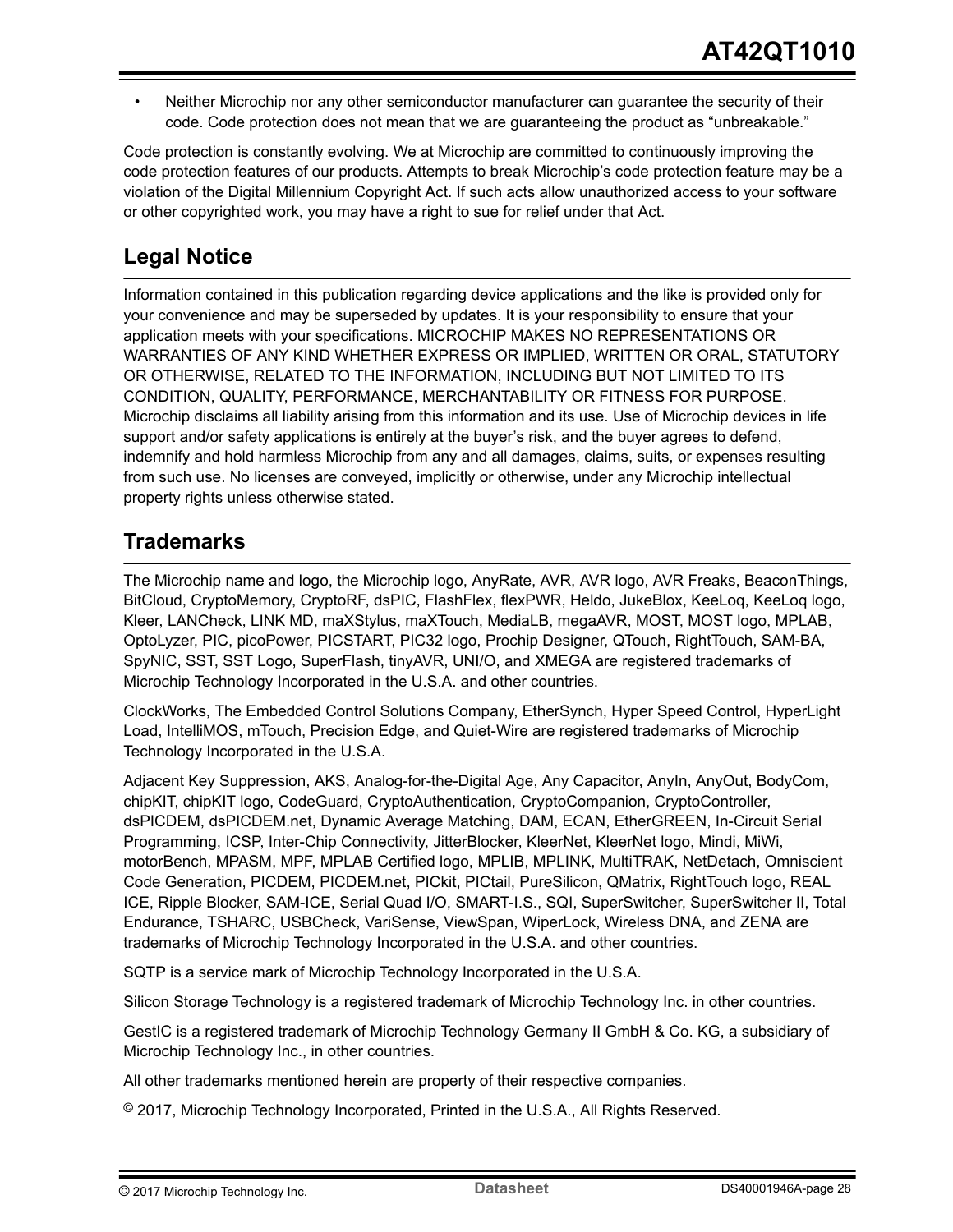#### <span id="page-28-0"></span>ISBN: 978-1-5224-2069-9

## **Quality Management System Certified by DNV**

#### **ISO/TS 16949**

Microchip received ISO/TS-16949:2009 certification for its worldwide headquarters, design and wafer fabrication facilities in Chandler and Tempe, Arizona; Gresham, Oregon and design centers in California and India. The Company's quality system processes and procedures are for its PIC® MCUs and dsPIC® DSCs, KEELOQ<sup>®</sup> code hopping devices, Serial EEPROMs, microperipherals, nonvolatile memory and analog products. In addition, Microchip's quality system for the design and manufacture of development systems is ISO 9001:2000 certified.